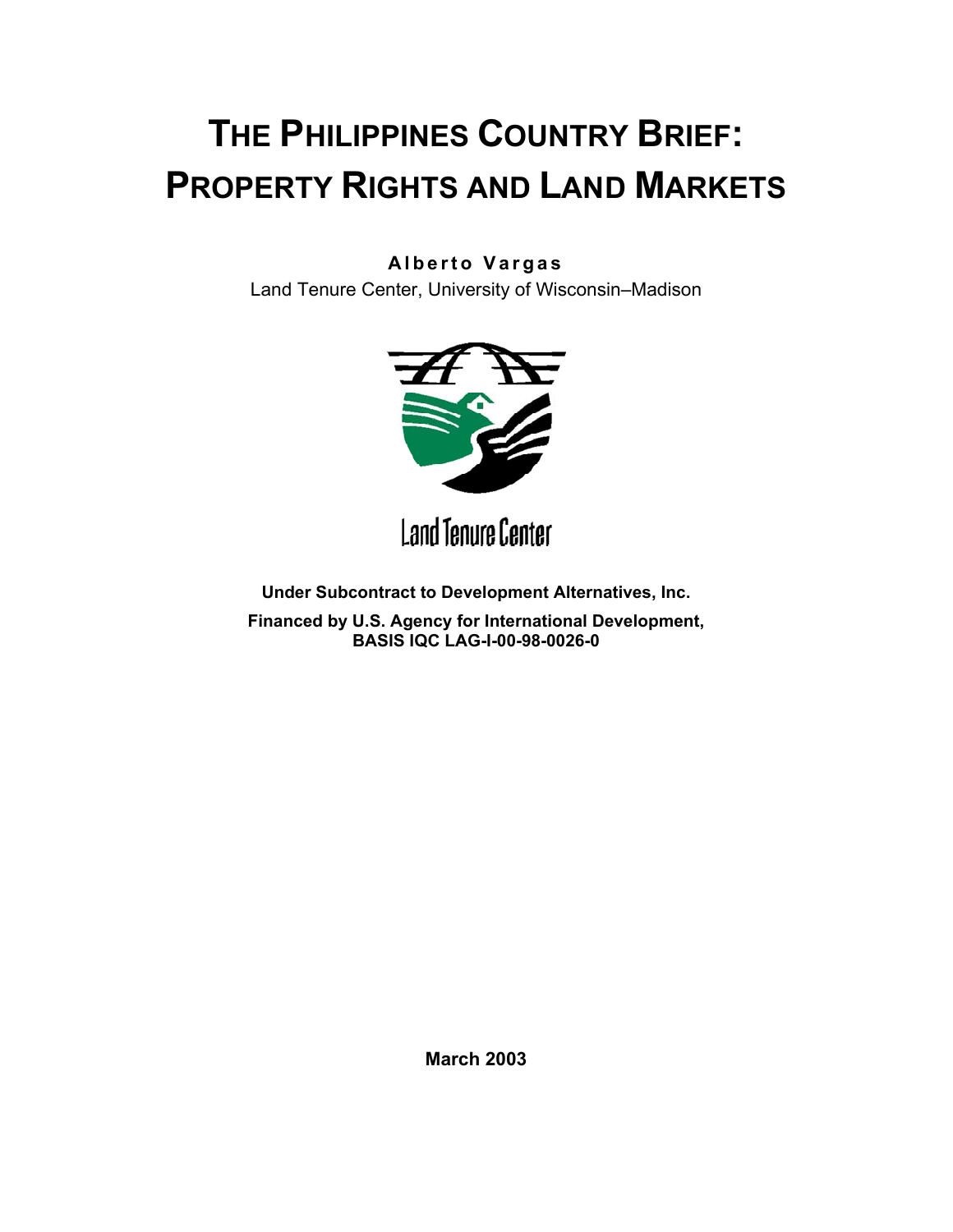## **Contents**

|                                                                                   | Page         |
|-----------------------------------------------------------------------------------|--------------|
| 1. INTRODUCTION                                                                   |              |
| 2. PROFILE OF THE PHILIPPINES AND ITS AGRICULTURAL AND AGRARIAN SECTOR            | $\mathbf{2}$ |
| 2.1 Geography and Culture                                                         | 2            |
| 2.2 Brief History of The Philippines and land reforms<br>2.2.1 Marcos Era Reforms | 3<br>6       |
| 2.3 agrarian issues in the 1980s                                                  | 6            |
| 3. RECENT INTERVENTIONS ON LAND TENURE AND PROPERTY RIGHTS: CARP                  | 8            |
| 4. ASSESSMENT OF IMPACTS OF PROPERTY RIGHTS INTERVENTIONS                         | 9            |
| 4.1 CARP-Impact Assessment                                                        | 11           |
| <b>5. CONCLUSIONS AND RECOMMENDATIONS</b>                                         | 14           |
| <b>BIBLIOGRAPHY</b>                                                               | 15           |
| <b>APPENDIX I. SOME INDICATORS</b>                                                | 35           |
| <b>APPENDIX II. SELECTED WEB SITES</b>                                            | 36           |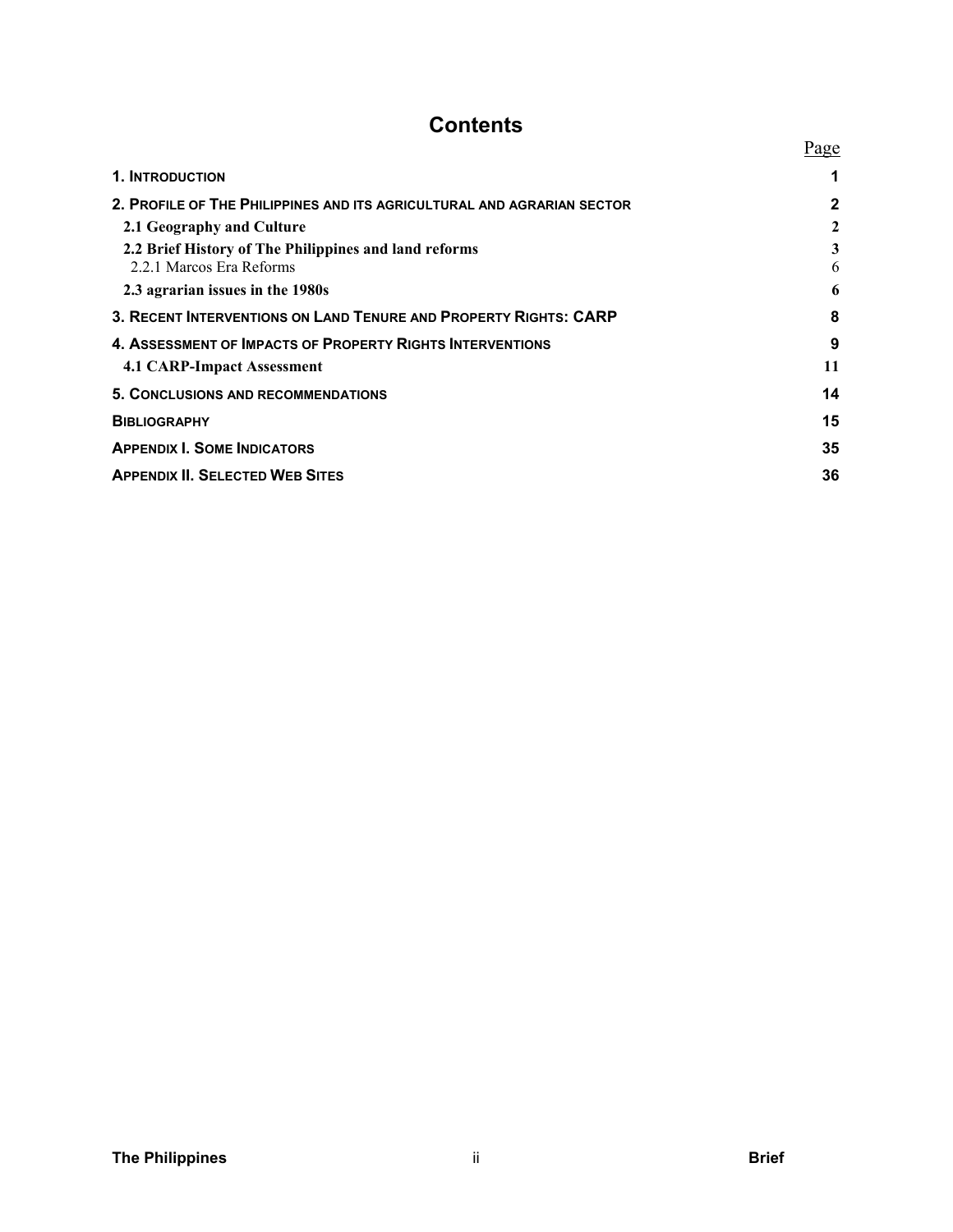## **THE PHILIPPINES COUNTRY BRIEF: PROPERTY RIGHTS AND LAND MARKETS**

#### **Alberto Vargas**

## **1. INTRODUCTION**

The purpose of this Country Brief is to assist in the assessment of USAID's investments in land markets and property rights in The Philippines since 1980. The aim is to provide a summary of the available literature and sources in the Internet related to land market interventions and its impacts in The Philippines.

The preparation of the Country Brief follows the conceptual and methodological framework prepared by the Land Tenure Center (2002)<sup>1</sup>. The methodology to prepare this Country Brief consisted of a search, review and synthesis of relevant materials from USAID, the University of Wisconsin library and the Internet.

After this introduction, the second chapter presents a brief profile of The Philippines and its agricultural sector. The third chapter describes chronologically several interventions on property rights and land markets in The Philippines since the late 1970s. The fourth chapter presents a summary of studies on the impacts of donor assistance in property rights and land markets. This chapter includes summaries of internal USAID evaluations and a research report conducted by the Land Tenure Center on a land titling and registration project in The Philippines. The evidence provided in this chapter is expected to be useful for the preparation of an assessment of land market impact in The Philippines. The last chapter presents some conclusions and recommendations for the assessment team. Appendix I present a profile of The Philippines with selected indicators. Appendix II presents a list of relevant Web Sites. It is expected that this Country Brief would assist an evaluation team to assess the validity of the following proposition:

*A key to sustainable rural development is legally-secure entitlement to land on the part of the disadvantaged.*

In the preparation of this Country Brief an effort was made to identify and review materials which would be useful to the evaluation team to answer the following general questions:

- (1) What evidence is there which will enable an estimate of the overall success of land entitlement projects in reaching their developmental goals?
- (2) How have the policy and institutional factors, which affect the success of these activities, been identified and assessed?
- (3) How have the implementation techniques and approaches affected activity success?

The Philippines is considered by some as one of the worst land-tenure problems in the developing world (Prosterman et al., 1990). About 3 million agricultural families (60% of the total) make their living farming land they don't own. About one-quarter or more of the total

 $\overline{a}$ 

<sup>&</sup>lt;sup>1</sup> The following document was used to define the scope of the Country Brief: Stanfield, J. David and Peter C. Bloch, 2002, A Conceptual and Methodological Framework For an Assessment of USAID's Investments in Land Markets and Property Rights. Manuscript. Land Tenure Center and Development Alternatives, Inc. Version April 22, 2002.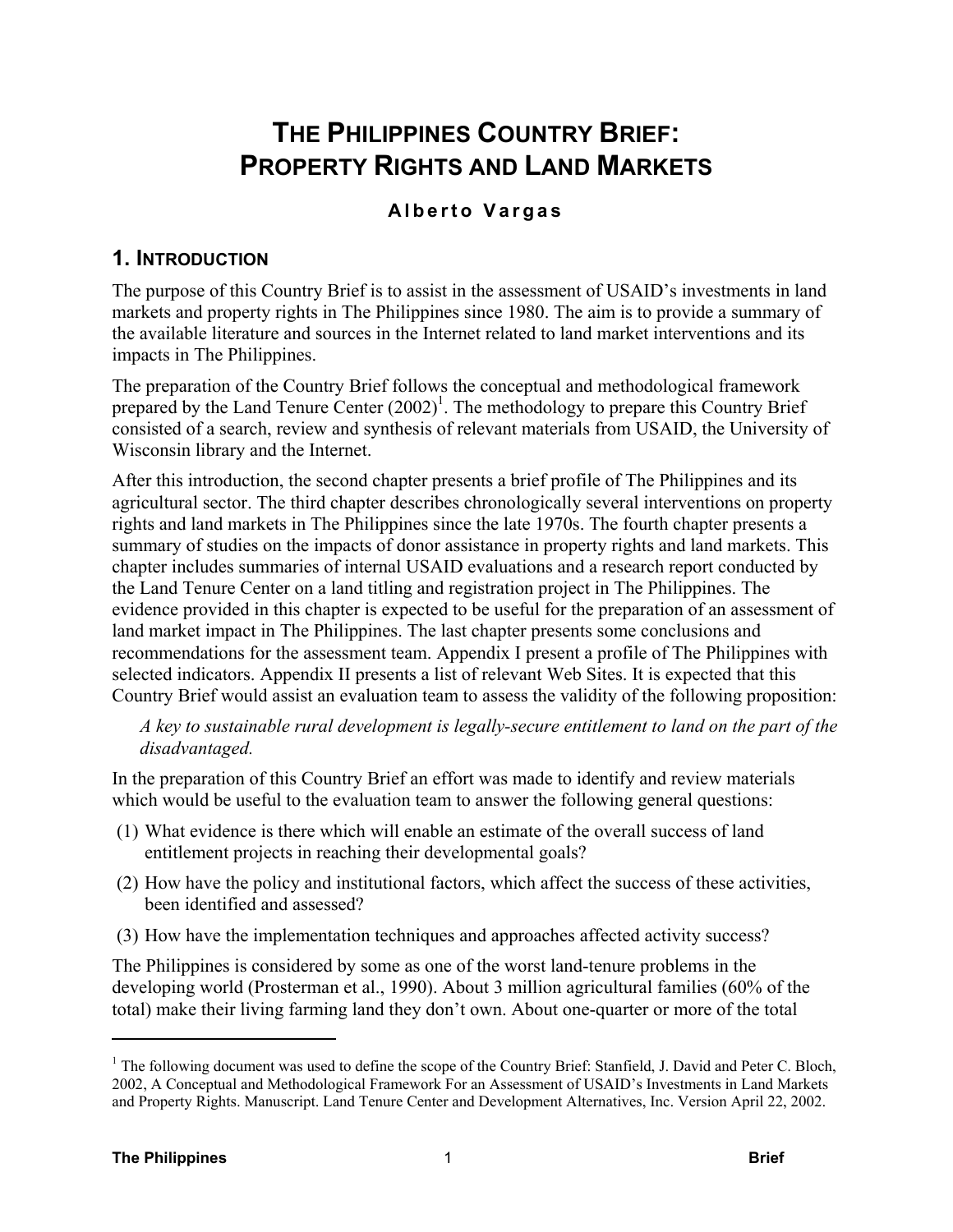population consists of such impoverished landless peasants, who work as tenants or agricultural laborers.

Philippine history and culture with influences from traditional pre-hispanic structures and foreign occupations by the Spanish, American and Japanese favored a trend towards unequal land distributions. Meager progress on land distribution, marked with occasional rural uprisings, was achieved up to the mid 1980s. In 1986 with the dismissal of Ferdinand Marcos and the rise of Corazon Aquino a new attempt to address a "comprehensive" land reform was initiated. Progress has been slow and plagued by a multitude of difficulties. Yet, evidence points to gains for the beneficiaries of the land redistribution and thus land reform continues in the Filipino agenda.

## **2. PROFILE OF THE PHILIPPINES AND ITS AGRICULTURAL AND AGRARIAN SECTOR**

### **2.1 GEOGRAPHY AND CULTURE**

The Philippines is an Archipelago of about 7,100 islands off the coast of Southeast Asia. The main inhabited islands are: Luzon, Mindanao, Palawan, Mindanao, Mondoro, Negros and numerous smaller islands. All the islands are prone to earthquakes. The geography is largely mountainous terrain, creating narrow coastal plains and interior valleys and plains. The major plains include those of Central Luzon, northeastern Cagayan Valley, and Agusan Basin in far south. There are numerous dormant and active volcanoes, notably Mount Pinatubo in Central Luzon.

It covers an area of 300,000 square kilometers of which 298,170 square kilometers is land. This area is slightly larger than Arizona. The terrain is mostly mountains with narrow to extensive coastal lowlands. The geography of The Philippines has implications for land use and tenure relations.

Climatic conditions are a major determinant of crop production patterns. For example, coconut trees need a constant supply of water and do not do well in areas with a prolonged dry season. Sugarcane, on the other hand, needs moderate rainfall spread out over a long growing period and a dry season for ripening and harvesting. Soil type, topography, government policy, and regional conflict between Christians and Muslims were also determinants in the patterns of agricultural activity.

Philippines culture is the result of traditions of the pre-Hispanic villages and regions and a variety of foreign influences (Islam, Catholicism, and Spanish, American, Chinese and Japanese rule). Philippine society is diverse , especially considering its distribution over some 1,000 inhabited islands. Muslims and upland tribal peoples remain somehow distinct, but approximately 90 percent of the society by 1990 were united by a common cultural and religious background. Among the lowland Christian Filipinos, language was the main point of internal differentiation, but the majority interacted and intermarried regularly across linguistic lines. Because of political centralization, urbanization, and extensive internal migration, linguistic barriers were eroding, and government emphasis on Tagalog and English (at the expense of local dialects) also reduced these divisions. Nevertheless, national integration remained incomplete.

The Philippines classifies land into two basic categories: Alienable and Disposable (A&D), which either is already privately owned or state-owned but eligible for transfer to private hands, and protected areas (forested and mineral lands). Lands not classified as A&D are not suitable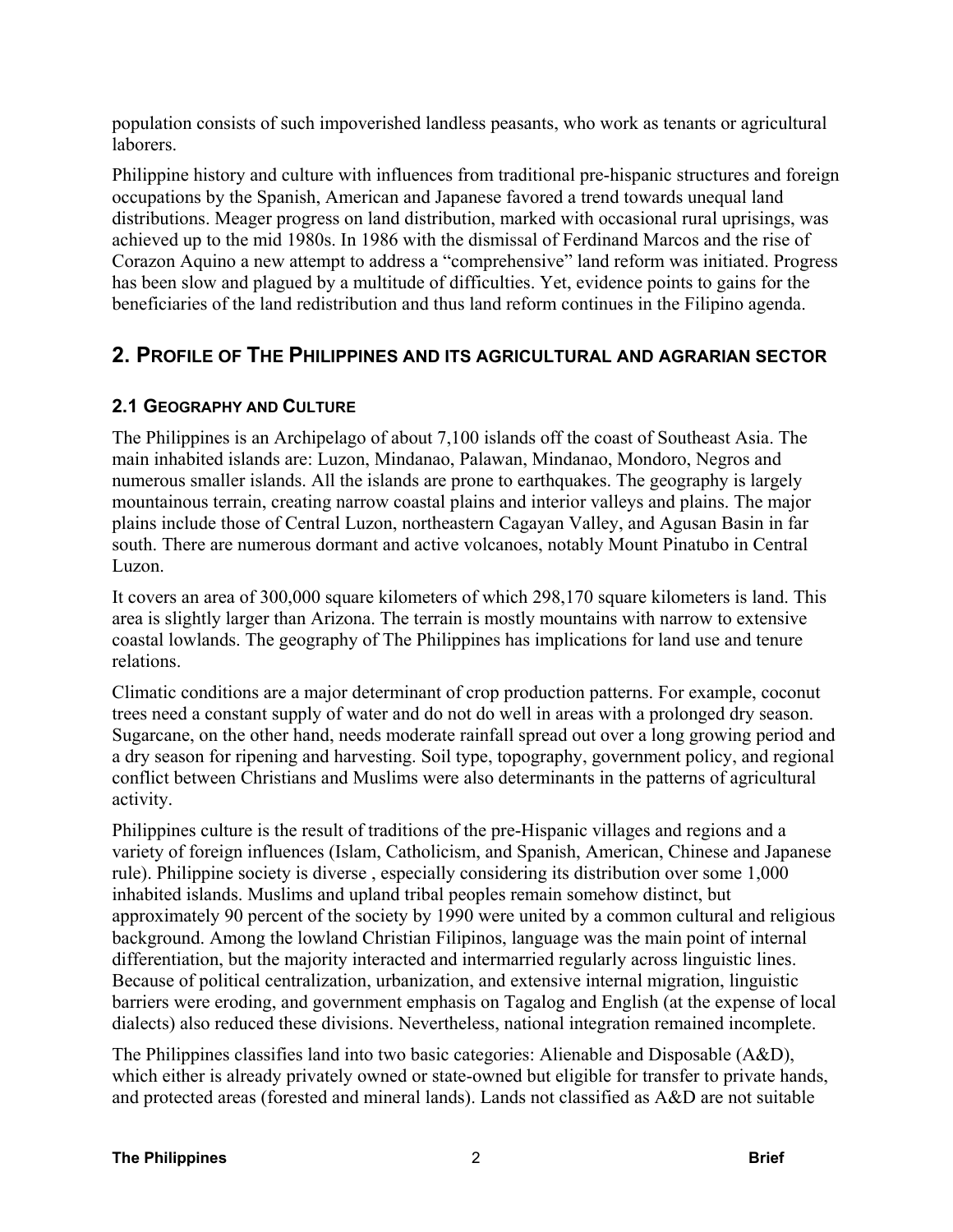for private ownership, i.e. forested lands, mineral lands, or other categories reserved for the public domain; these can only be leased. Almost two thirds of the A&D lands (65%) are privately owned and titled.

The land area in the Philippines is divided roughly in half between A&D (14.2 million hectares) and the other categories (15.88 million hectares). Table 1 summarizes the main land classification categories in The Philippines.

| Land category                            | Area (in hectares) | Percentage |
|------------------------------------------|--------------------|------------|
| <b>Certified A&amp;D</b>                 | 14, 117, 244       | 47.06      |
| <b>Forest Land</b>                       |                    |            |
| <b>Established for reserve</b>           | 3,272,912          | 10.91      |
| <b>Established timberland</b>            | 10,015,826         | 33.39      |
| <b>National Parks</b>                    | 1,340,997          | 4.47       |
| <b>Military and naval</b><br>reservation | 130,330            | 0.43       |
| <b>Civil reservation</b>                 | 165,946            | 0.55       |
| <b>Fishpond</b>                          | 75,548             | 0.25       |
| <b>Unclassified</b>                      | 881,197            | 2.94       |
| <b>TOTAL</b>                             | 30,000,000         | 100        |

**Table 1. Land clasification in the Philippines (in hectares), 1997**

Source: 1997 Philippine Forestry Statistics

### **2.2 BRIEF HISTORY OF THE PHILIPPINES AND LAND REFORMS**

Philippine history is marked by several major epochs including: prehispanic era; about 300 years under Spanish colony (1565-1898); about 40 years under United States rule (1898-1941); four years of Japanese occupation (1941-1945); and Independence since 1946. All these epochs influenced culture and society in a way that affected the land distribution. In essence, land distribution tended to become concentrated in landed elites and large masses of peasants were displaced and became landless.

Some authors report that there are indications that the indigenous land-tenure arrangements in pre-Hispanic Philippine society were characterized by communal ownership of land. Individual families had usufruct rights to a parcel of land. In return families were required to perform various public services, often consisting of assisting the datu in the tending of his fields and home (Riedinger, 1995). There are also indications that the Philippine social system in pre-Hispanic times was feudal like, with a warrior class loyal to warlords. This class lived on the labor of serfs and slaves in exchange for protection. The datus (chiefs) comprised the nobility who reigned over a barangays . The serfs served a master or lord, who may have been a datu, and tilled his land. Both master and serf equally divided the produce of the land. The serfs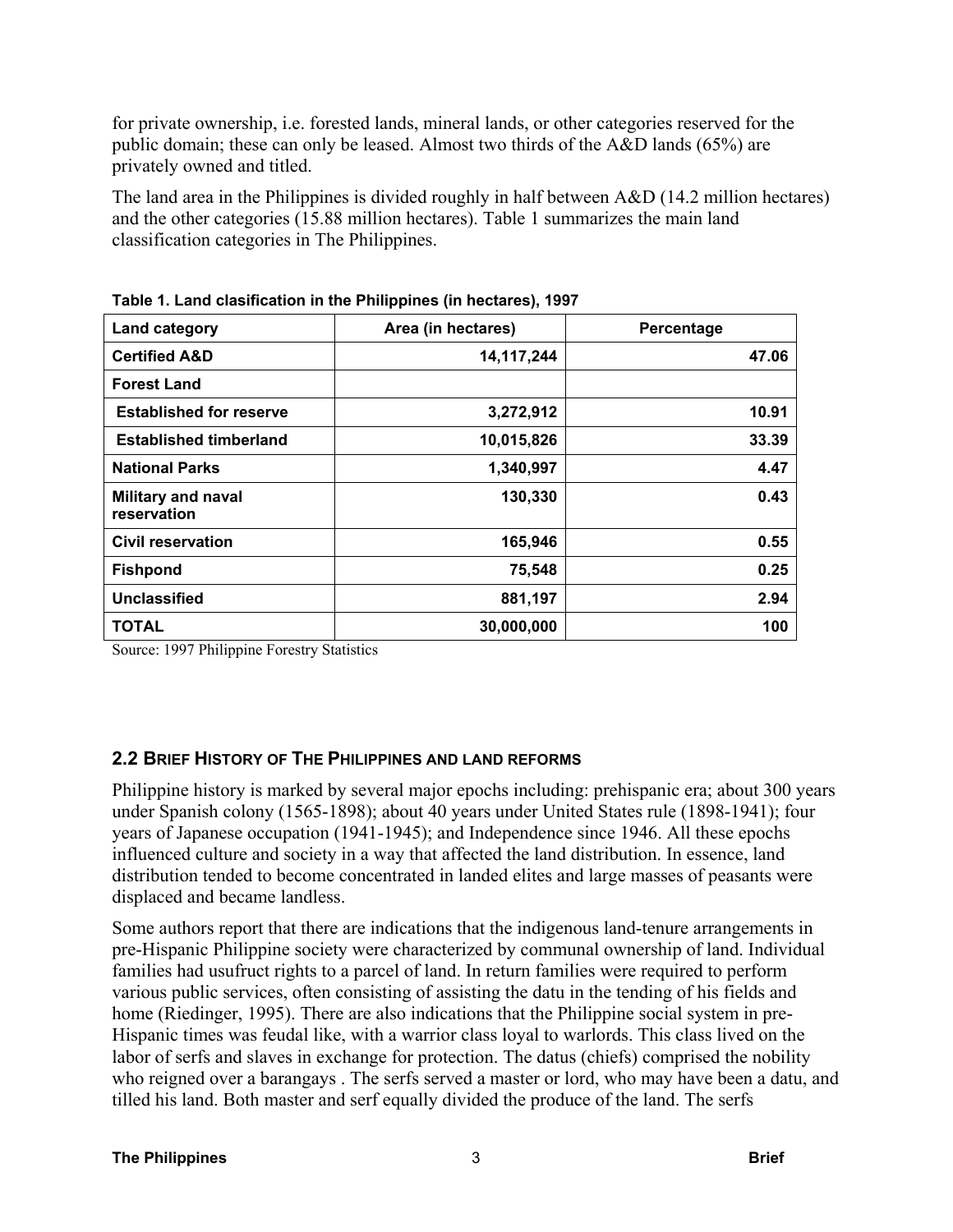corresponded to the aparceros (tenants) of the late 19<sup>th</sup> century Spanish era. The slaves served both the lord and master in both his house and farm. They were allowed some share of the harvest, but they were their master's property. In the subsistence economy of the early Filipinos, rice served as the medium of exchange.

Fernando de Magellan landed in the island of Cebu in 1521 and claimed the land for Spain. In 1565 Spain took control of the islands and named them in honor of Philip II of Spain, who reigned from 1556 to 1598. Islam was brought to the Philippines by traders and proselytizers from the Indonesian islands. By 1500 Islam was established in the Sulu Archipelago and spread from there to Mindanao; it had reached the Manila area by 1565.

During the Spanish colonial period, lands were divided and granted to encourage Spanish settlers or reward soldiers who served the Crown. These were called encomiendas. Encomiendas were granted in exchange of defending the land from external attack, maintain peace and order within, and support the tasks of the missionaries. The encomendero acquired the right to collect tribute from the natives. The tributes soon became land rents, and the people living within the boundaries of the encomienda became tenants. The encomenderos became the first hacendados in the country. Religious orders, mainly Dominc and Augustin became owners of vast tracts of friar land which was leased to natives and mestizos. Meanwhile the colonial government took the place of the datus. The datu was now called cabeza de barangay, but it was the proprietors of the estates who held the real power in the barangay or community. Thus "the most significant Spanish innovation concerning property rights was the introduction of the concept of legal title to land, that is private ownership" (Riedinger, 1995).

Three hundred years of Spanish colonial rule ended with the Philippine war of Independence in 1896. Philippine independence however, was lost to the United States- a casualty of the Spanish -American war in 1898. The United States involvement with Spain's other major colony, Cuba, brought an interest in the Philippines. At the beginning Filipino forces, under the leadership of Aguinaldo, joined the Americans in the fight against Spain. However, once Spain was defeated there was no support for Philippine independence from the part of the United States. The American influence in the Philippines lasted for another four decades. The American influence era saw little change in the patterns of elite-dominated politics in the Philippines. Although colonial administrators acknowledged the negative consequences of the prevailing patterns of landownership and distribution of wealth, little was done to address these issues.

American colonizers attempted to establish land reform measures in the Philippines for the first time in the 1930s. The first effort, initiated during The William H. Taft administration, was able to purchase 166,000 hectares of friar landholdings to be distributed to about 60,000 tenants. However, it has been reported that because of the tenants' ignorance of the law and the colonial government's policy of selling the lands at a very high price, the bulk of these estates went to American firms, businessmen, and landlords (Adriano, 1991).

The Rice Tenancy Act (Public Act No. 4054) of 1933, also fostered by the American administration, provided for a 50-50 sharing arrangement between the tenant and the landowner, a 10 percent interest ceiling on loans by the tenants, and the non-dismissal of tenants on tenuous grounds. One of the provisions, however, was that majority of the municipal council members should petition for the implementation of the law in their place (Adriano, 1991). It is unclear how many Councils did indeed petition such implementation but there is evidence that governments favored amelorative measures rather than redistributive ones.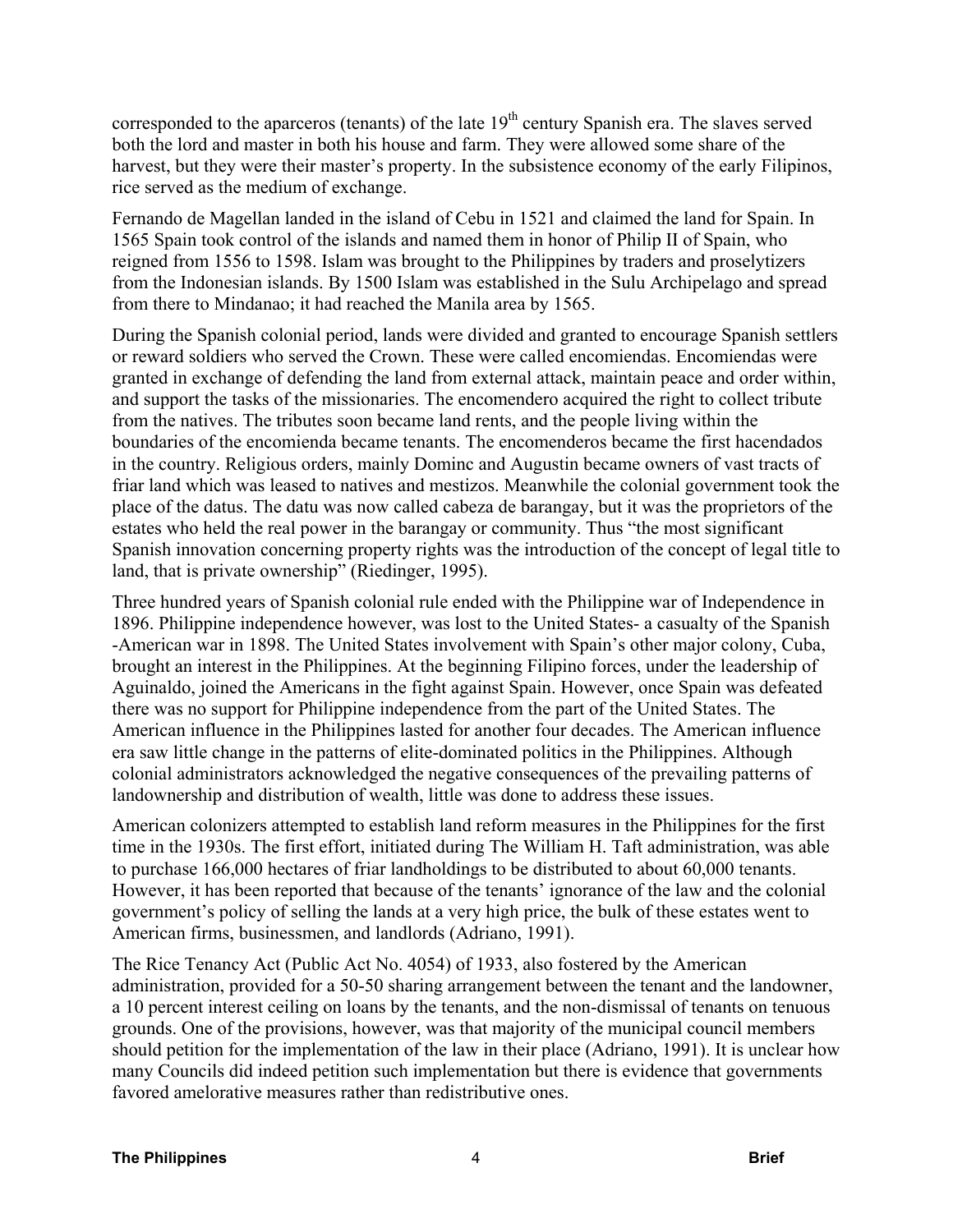A Commonwealth was established in 1935 and the Nationalist Party of Manuel Quezon dominated Philippine electoral politics until World War II. Around this period, problems with land tenure gave rise to armed uprisings, such as the Colorum Revolt in 1931 and the Sakdal Revolt, mounted by Benigno Ramos, in 1935. Quezon implemented a program of social justice and espoused the concept of legal protection of tenants. These rebellions were responding to deteriorating relations between landlords and tenants, as increasing population and scarcity of land aggravated the already difficult situation of tenants. Efforts to address these tensions were aborted during the Japanese occupation.

Japan launched a surprise attack on the Philippines on December 8, 1941, just ten hours after the attack on Pearl Harbor. Japanese occupation of the Philippines during World War II brought the issue of elite collaboration with foreign powers into sharp relief. Tensions between landlords and tenants exacerbated during this period. The Huk rebellion, which lasted from 1946 to 1954 is reflection of the deteriorating situation of the tenants due to land distribution inequalities.

After the World War II and the end of the Japanese occupation, the Philippines achieved independence on July 4, 1946. Right after independence Philippine governance could be labeled as "constitutional" rather than "democratic". The emphasis was on maintaining legal processes rather than sharing of power.

The issues of land distribution kept on emerging, especially after the Huk rebellion. Because of the failure of past land reform measures, the US prodded the Philippine government to conduct a comprehensive study of the agrarian situation. The result was the Robert Hardie Report of 1952. It contained the following three recommendations: i) the abolition of the share tenancy; ii) the establishment of owner-operated family-sized farms as the basis of the rural economy; and iii) the establishment of fair tenancy practices for those who unavoidably continue to work on the land as tenants (Riedinger, 1995).

Unfortunately, these recommendations were not adopted by the Quirino administration, which preferred instead to continue through the creation of the Land Settlement and Development Corporation (LADESECO) the land resettlement program of the National Land Settlement Administration (NSLA) under the American regime. LADESECO and a number of legislations were also employed by the Magsaysay administration in an attempt to solve the agrarian problems of Huk surrenderees (Adriano, 1991.)

Examples of this legislation were the Agricultural Tenancy Act (R.A. 1199) of 1954 and the Land Reform Code of 1955 (RA 1400). These acts became ineffective as the landlord-dominated Congress cut down their enforcement by providing only meager sum to the programs while watering down the provisions by raising retention limits and inserting additional requirements. Putzel (1992) suggested that the battle between conservative and liberal approaches to deal with agrarian reform in The Philippines led to the demise of more progressive proposals and the maintenance of the status quo and landed elite dominance.

There were other efforts on land reform in the early 1960's. One of these was the Land Reform Code of 1963 (RA No. 3844) which paved the way for the creation of the Agricultural Credit Administration (ACA) and the Agricultural Productivity Commission (APC). Both were tasked to provide adequate support services to the land reform program, but due to mismanagement and outright graft and corruption, these entities failed to accomplish their mandate (Adriano, 1991).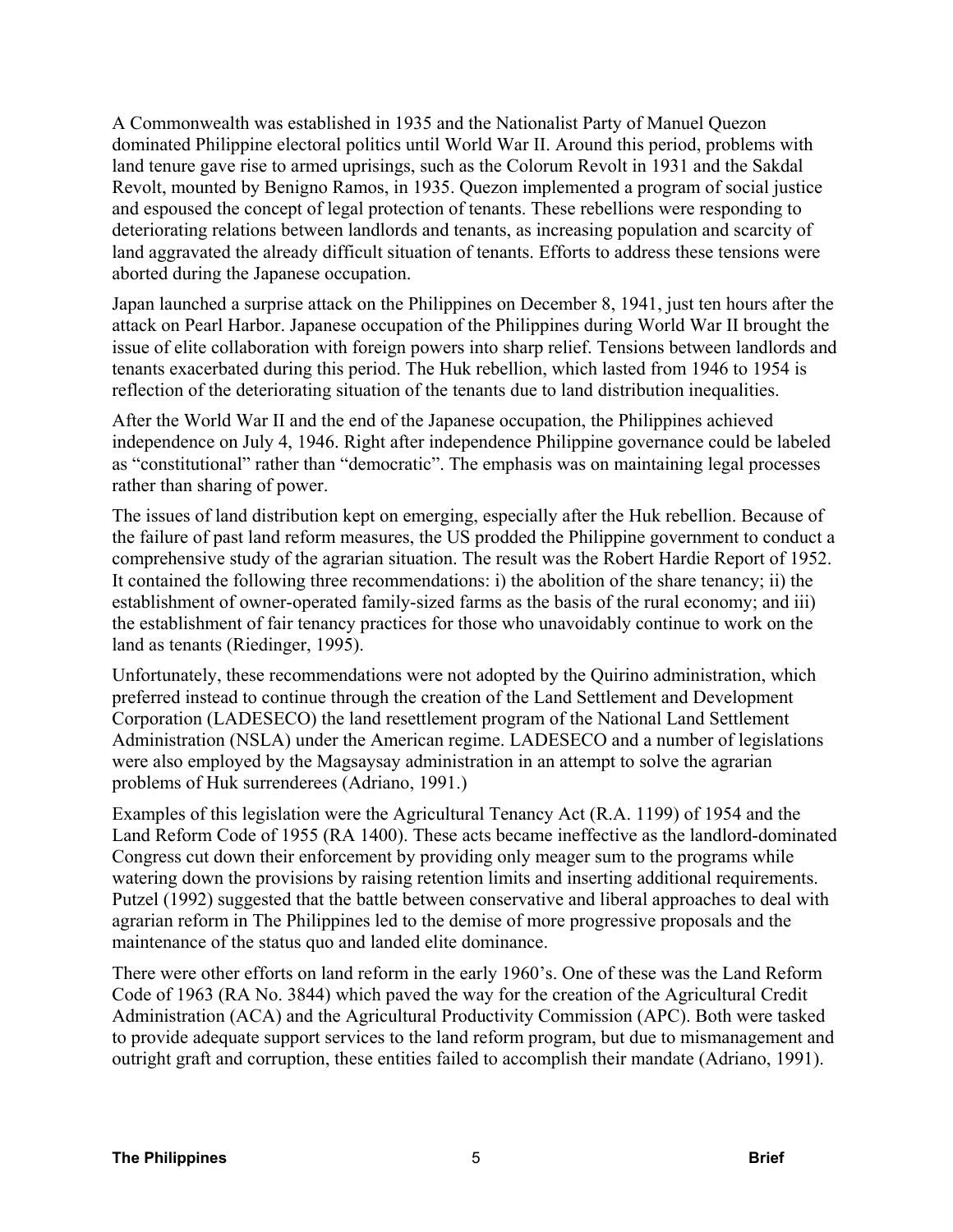#### **2.2.1 Marcos Era Reforms**

Ferdinand Marcos ran for the Presidency in 1965 and won the election. Marcos initiated an ambitious spending program on public works, health and education. He maintained his popularity through his first term and in 1969 was the first President of the Philippines to win a second term in office. However, his popularity declined precipitously in the second term because his government failed to address many of the grievances of the landless and the poor.

Marcos halted the evolution of the Philippine democracy with his martial law declaration in 1972. It is interesting to note that Marcos justified martial law, in part, as a means of breaking the landed elite's grip on Philippine politics and attempting land distribution reform (Riedinger, 1995).

The first major attempt at land reform was Presidential Decree No. 27, declared by President Marcos in 1972 under Martial Law. Data on land distribution in 1971 showed that over half (52 percent) of all agricultural lands were controlled by the top 15 percent of landowners. Marcos declared the entire Philippines a land reform area. PD 27 contained the specifics of his land reform program. On paper, the program was the most comprehensive ever attempted in the Philippines, notwithstanding the fact that only rice and corn lands were included. Holdings of more than seven hectares were to be purchased and parceled out to individual tenants (up to three hectares of irrigated, or five hectares of unirrigated, land), who would then pay off the value of the land over a fifteen-year period. Sharecroppers on holdings of less than seven hectares were to be converted to leaseholders, paying fixed rents.

The Marcos land reform program succeeded in breaking up many of the large haciendas in Central Luzon, a traditional center of agrarian unrest where landed elite and Marcos allies were not as numerous as in other parts of the country. In the country as a whole, however, the program was generally considered a failure. Only 20 percent of rice and corn land, or 10 percent of total farm land, was covered by the program, and in 1985, thirteen years after Marcos's proclamation, 75 percent of the expected beneficiaries had not become owner-cultivators. In fact, as Marcos searched for ways to maintain power, he abandoned his initial impetus for agrarain reform and switched to favoring an industrial and agricultural elite.

The conclusion of this historical profile of the Philippines is that there have been repeated, but ineffective, attempts to address land-tenure problems in the Philippines. An important legacy of the Spanish colonial period was the high concentration of land ownership, and the consequent widespread poverty and agrarian. United States administrators and several Philippine presidential administrations launched land reform programs to maintain social stability in the countryside. Lack of sustained political will, however, as well as landlord resistance, severely limited the impact of the various initiatives.

## **2.3 AGRARIAN ISSUES IN THE 1980S<sup>2</sup>**

The agrarian situation of the Philippines in the 1980s reflected decades if not centuries of neglect of the needs of the peasants.

<u>.</u>

 $2^2$  The figures for this section are taken mainly from Riedinger, 1990; 1995.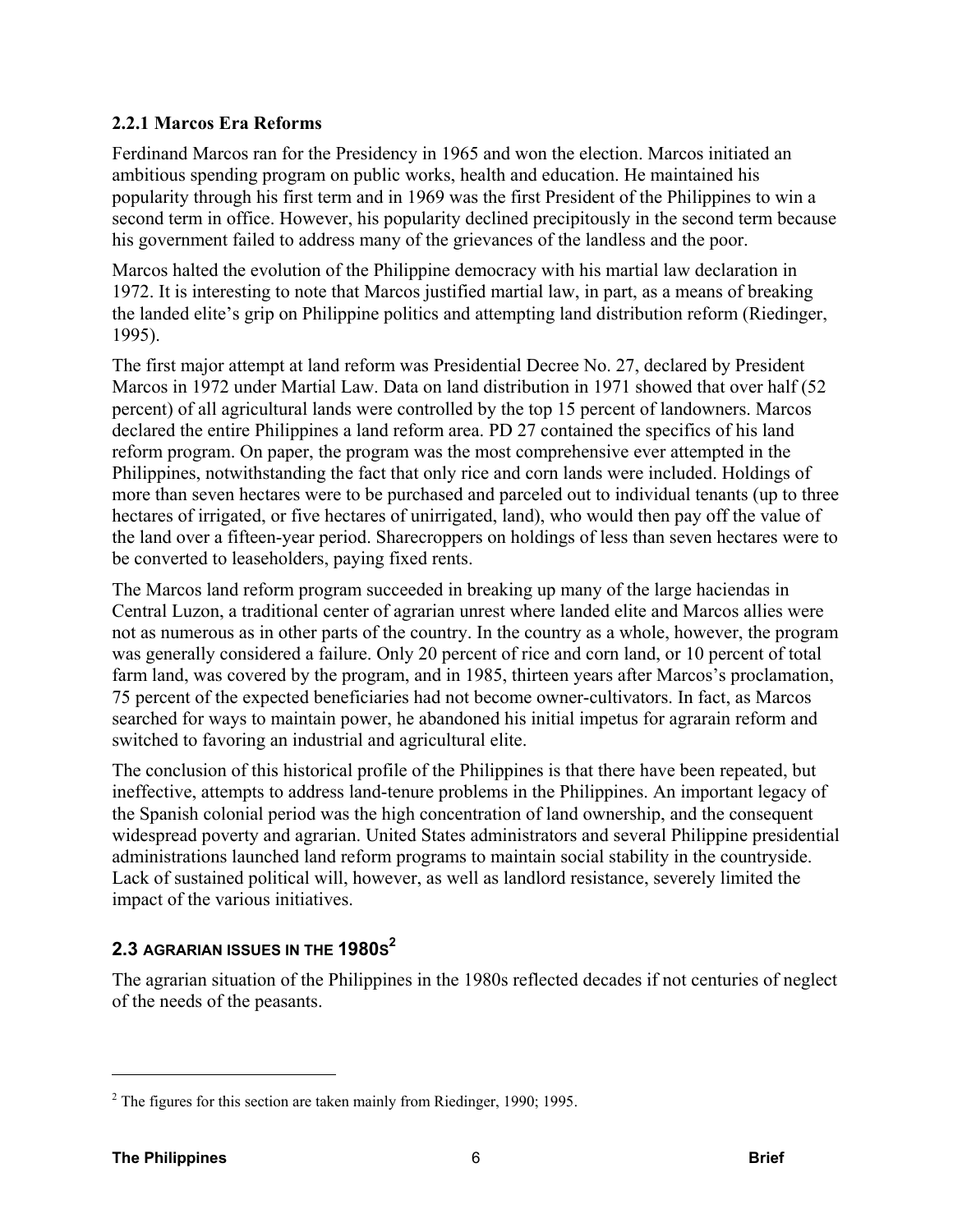In the early 1980s the Philippines had about 65 million people, growing at a 2.8% annual rate. With an area of roughly 298,000 square kilometers this gives a density of 218 people per square kilometer, which is high. 60% of the population lived in rural areas. 40% of the total population (equivalent to about 5 million households) lived from agriculture. Poverty was rampant, and an infant mortality of 48 per 1,000 reflected a deteriorating standard of living . 64% of the rural population was considered under the poverty threshold in 1987.

Of the total land area about 33% or around 9.7 million hectares were considered farm land in 1980. Of this farmland, around 7.8 million hectares were planted in annual or permanent crops. The main crops were rice and corn as staples, covering 6.5 million hectares; and coconut and sugarcane as cash crops, covering about 3.1 million hectares. The overall agricultural performance was poor with yields lower than in other comparable areas in Asia. This is ironic considering that the Philippines is the site of the International Rice Research Institute (IRRI), a bastion of the green revolution.

The average area of arable land per family was around 1.74 hectares, which was higher that in China or South Korea but lower than in Latin America or Africa. The limited land resources relative to the population led to a highly skewed land distribution. In 1980, small farms (under 2 hectares) represented 51% of the farms but covered only 16% of the area, while large farms (above 10 hectares) represented 3.4 % of the farms and covered 26% of the area.

Farms also varied in size based on crops cultivated. Rice farms tended to be smaller; only 9 percent of rice land were on farms as large as ten hectares. Coconut farms tended to be somewhat larger; approximately 28 percent of the land planted in coconuts were on farms larger than ten hectares. Sugarcane, however, generally was planted on large farms. Nearly 80 percent of land planted in sugarcane was on farms larger than ten hectares. Pineapple plantations were a special case. Because the two largest producers were subsidiaries of transnational firms—Del Monte and Castle and Cooke—they were not permitted to directly own land. The transnationals circumvented this restriction, however, by leasing land. In 1987 subsidiaries of these two companies leased 21,400 hectares, 40 percent of the total area devoted to pineapple production.

But even more worrisome was the fact that in 1980 about 3 million farm families (out of a total of 5 million) did not own any land at all. These landless farmers were tenants (about 1.2 million) or plain laborers (about 1.8 million). This represents about 60% of the agricultural population as landless.

This situation of the Philippine agricultural and agrarian sector was in part a factor for the demise of Marcos with the People Power Revolution in 1986. Up to 1986, when Marcos was deposed, less than 315,000 hectares of private land had been acquired under the Philippine land reform. This represents about 4% of the 7.8 million cultivated hectares. Associated with this land were just over 168,000 beneficiary families, corresponding to 5-6% of the landless in 1990. Still, during the 50 odd years of Philippine land reform, no more than 350,000 hectares of private land, less than 5% of the country's cultivated area, have been acquired for distribution by 1990 to some 210,000 families, representing less that 8 percent of those landless by 1990.

Marcos successor Corazon Aquino took the issue of land reform in consideration to launch her administration. The Aquino administration expedited the distribution of emancipation patents under Operation Land Transfer, thus the number of beneficiaries receiving formal title increased substantially.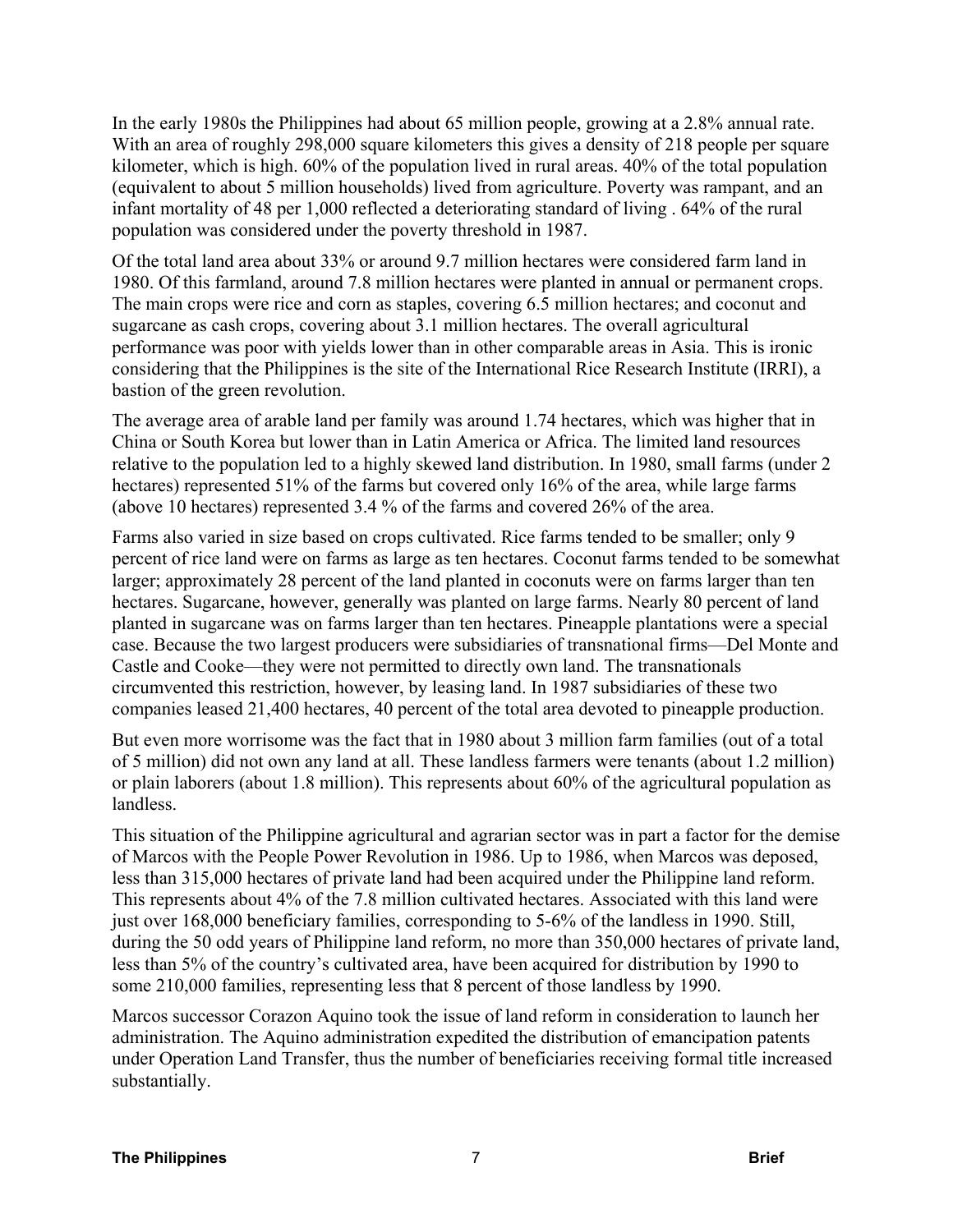## **3. RECENT INTERVENTIONS ON LAND TENURE AND PROPERTY RIGHTS: CARP**

The failure of the Marcos land reform program was a major theme in Aquino's 1986 presidential campaign, and she gave land reform first priority: "Land-to-the-tiller must become a reality, instead of an empty slogan." She did not actually begin to address the land reform question until 1987.

The predecessor of CARP was the Accelerated Land Reform Program (ALRP), initiated after the ratification of the Constitution in February 1987. The ALRP, as did PD 27, imposed a ceiling of seven hectares for all croplands, the distribution of large privately-owned farms, rice and corn lands, small farms, alienable and disposable (A&D) lands, exempting areas such as ancestral tribal lands and those that are used for public service. Other features of the program include tenancy regulation and voluntary land sharing and corporate stock sharing as alternative schemes to land reform.

Aquino continued to support land reform measures. A land reform commission was formed, and in July 1987, one week before the new Congress convened and her decree-making powers would be curtailed, Aquino proclaimed the Comprehensive Agrarian Reform Program (CARP). More than 80 percent of cultivated land and almost 65 percent of agricultural households were to be included in a phased process that would consider the type of land and size of holding. In conformity with the country's new Constitution, provisions for "voluntary land sharing" and just compensation were included. The important details of timing, priorities, and minimum legal holdings, however, were left to be determined by the new Congress, the majority of whose members were connected to landed interests.

The Comprehensive Agrarian Reform Program (CARP), instituted in Act No. 6657 declares two objectives in its title: to promote social justice and to promote industrialization. Section 2 of the Act is more specific by pronouncing: "The welfare of the landless farmers and farm workers will receive highest consideration to promote social justice and to move the nation toward sound rural development and industrialization.... To this end a more equitable distribution and ownership of land shall be undertaken to provide farmers and farm workers with the opportunity to enhance their dignity and improve the quality of their lives through greater productivity of agricultural lands" (Meliczek, 1998). This statement confirms the attention placed into the issue of land redistribution to alleviate rural poverty and unrest.

USAID supported CARP via the Agrarian Reform Support Program (ARSP) during an eighteenmonth period in 1989 to 1990, nearly half of which was prior to the signing of the Grant Agreement in August 1989. The \$50 million in ARSP funds were to be disbursed to the Special Agrarian Reform Fund (SARF) for expenditure on a variety of budget line items subject to CARP fulfillment of quantitative targets on surveying and titling.

Criticism of Aquino's plan came from both sides. Landowners thought that it went too far, and peasant organizations complained that the program did not go far enough and that by leaving the details to a landlord-dominated Congress, the program was doomed to failure. A World Bank mission was quite critical of a draft of the land reform program. In its report, the mission suggested that in order to limit efforts to subvert the process, the Comprehensive Agrarian Reform Program needed to be carried out swiftly rather than in stages, and land prices should be determined using a mechanical formula rather than subjective valuation. The World Bank mission also was critical of a provision allowing incorporated farm entities to distribute stock to tenants and workers rather than the land itself. The scheme would be attractive, the mission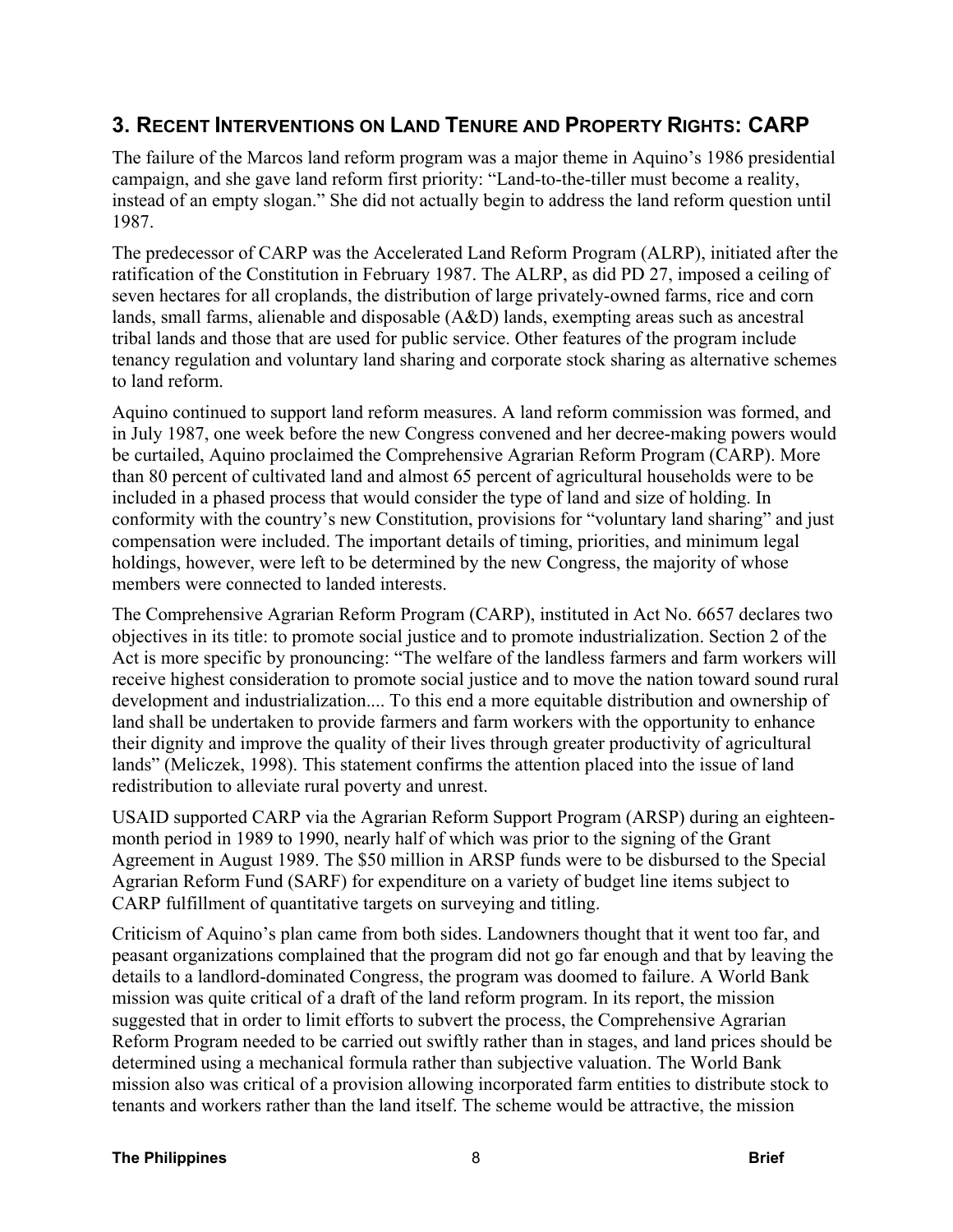argued, "to those landowners who believed that they would not have to live up to the agreement to transfer the land to the beneficiaries." The mission's recommendations were largely ignored in the final version of the government's program.

On June 10, 1988, a year after the proclamation, Congress passed the Comprehensive Agrarian Reform Law (CARL). Landowners were allowed to retain up to five hectares plus three hectares for each heir at least fifteen years of age. The program was to be implemented in phases. The amount of land that could be retained was to be gradually decreased, and a non-land-transfer, profit-sharing program could be used as an alternative to actual land transfer.

CARP used about 15 instruments as documentation to certify ownership. For example emancipation patents (EPs) are the certificates that indicate ownership rights over the land. When these rights are adequately registered they play an important role in the land acquisition process, as they provide the chain linking the final stage of the acquisition phase. The EPs, registered at the Land Registration Office, are used to obtain a Transfer Certificate of Title (TCT). TCTs are the official document certyifying the actual transfer of ownership from the State to the new private owner. The Certificates of Land Ownership Awards (CLOAs) are also used as final proof or ownership. However, CLOAs had some restrictions as the land could not be sold for 10 years after the land had been paid off. EPs, TCTs and CLOAs are maintained by the Register of Deeds.

However, the land information system in the Philippines, including land titling and registration, is poor and inadequate (Llanto and Ballesteros, 2002). Information about ownership, boundaries, location, land uses and land values cannot be provided in a systematic way in many local governments. Thus fraud ocurrs in land titling and conflicts over land owhership can take years to be solved. There are almost 20 agencies involved in land administration with poor coordination among them, inadequate legal framework, and inefficient records management. The cadastral information is also inadequate and the information available is not easily accesible.

The current problems with land titling and registration and in general with the country's land information system may be diminished through strategies included in the Mid Term Philippine Development Program (MTPDP) 2001-2004 (Llanto and Ballesteros, 2002). The Land Administration and Management Project (LAMP) started in 2000 with funding from the World Bank aims at establishing an efficient system of land titling and registration.

## **4. ASSESSMENT OF IMPACTS OF PROPERTY RIGHTS INTERVENTIONS**

CARP has been implemented continuously since its approval in 1988 and during the administrations of Aquino, Fidel Ramos, Joseph Estrada, and the current government of Gloria Macapagal Arroyo. There is consensus among the sources consulted (Batara, 1996; Riedinger, 1990, 1995; Putzel, 1992; Thiesenhusen, 1991; Adriano, 1991; Cornista, 1990) that progress was slow in the first years of the implementation of CARP and that the process was plagued by many difficulties.

Riedinger (1990, 1995) expresses skepticism and highlights the main shortcomings of CARP.

• The 10-year implementation schedule encouraged evasion especially with the exemption of commercial farms. Several exception laws facilitated the exclusion of certain large estates from CARP or reclassified the land so the estate was off-limits for CARP. These exemptions occurred in some areas where landlessness was the highest.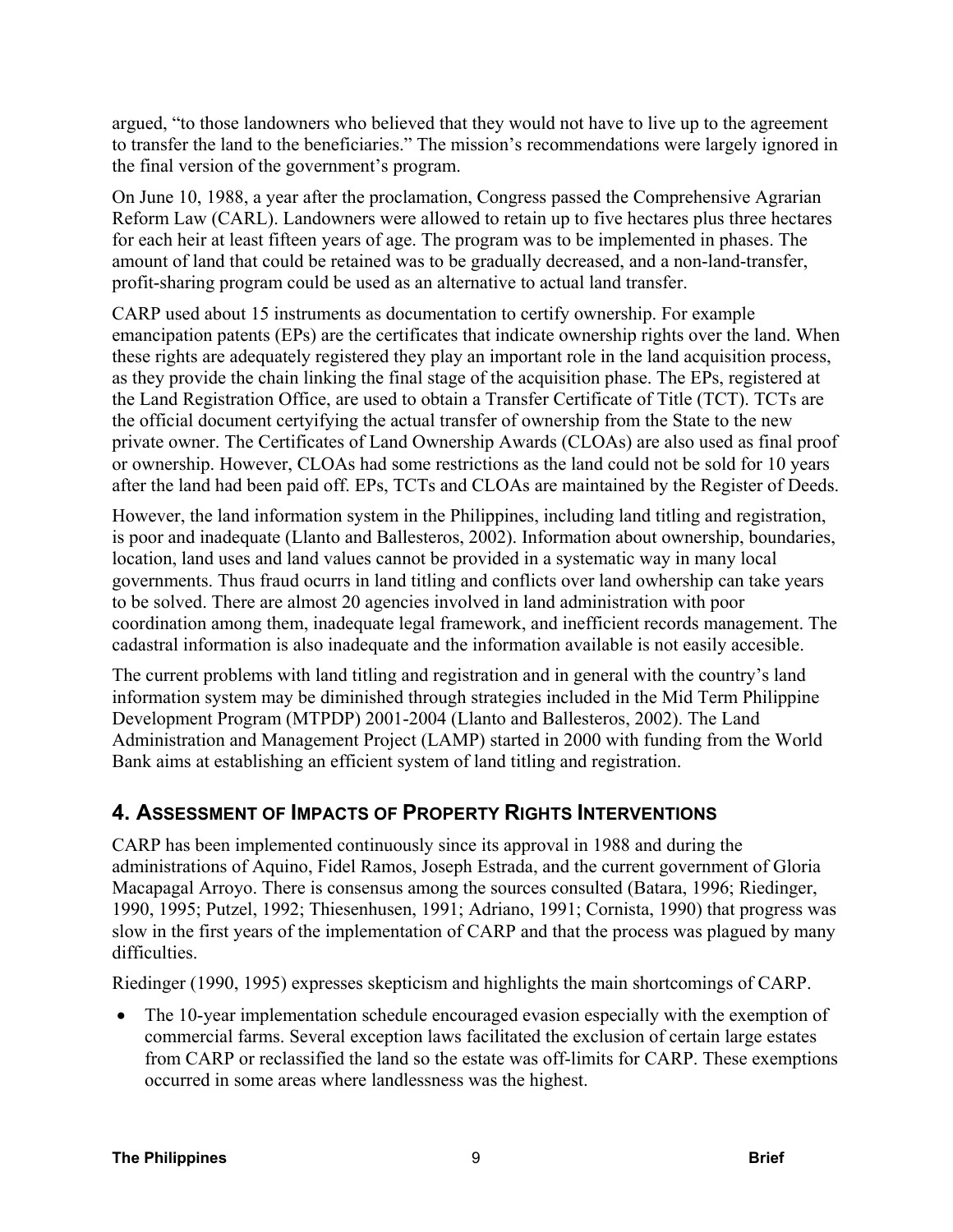- There was the issue of the corporate farms and their constitutional right to own land. With a retention limit of 5 hectares, almost 85% of the land would be off-limits for the reform.
- Tthe practice of anticipatory and fraudulent land transfers.
- A complex and unfair land valuation system, which favored landowners and gave rise to corruption.
- The penalties for non-compliance with CARP were weak and the financial support was meager.

Putzer (1992) had already highlighted the role of a Congress controlled by landed interests in weakening the scope and implementation of agrarian reforms, including CARP. Cornista (1990) had also identified some of the problems of CARP during an International Colloquium on Land Reform held in Manila in 1990.

Thiesenhusen (1990) also pointed out to several barriers to CAPR including the economies of growing rice and corn the influence of this ration on the ability to pay land-debts. This issue was not clear in CARP strategy. The circumvention of CARP through "voluntary land sharing" in lieu of actual land division also confirmed the practice of exemptions in the implementation of the re distribution. The issues of land valuation and financial support for the reform were also highlighted by Thiesenhusen and Adriano (1991).

Riedinger (1995) concludes that the Aquino and Ramos administrations made substantial progress in implementing the reform of rice and corn lands and distributing public lands, both programs dating to the Marcos era. Aquino and Ramos governments distributed more private agricultural land than had all previous Philippine governments combined. The contrast is bold. In 13 years of implementation (1972-85) Marcos transferred no more than 259,000 hectares under Operation Land Transfer, his principal reform program. Marcos transferred final title to less than 2,000 hectares. By contrast, the Aquino and Ramos governments redistributed over 431,000 hectares in five years (1987-93) of implementation of Operation Land Transfer plus other redistribution programs. However, notwithstanding its accomplishments, the first years of CARP were characterized by scandal, continuing landowner resistance, and continuing abuses of peasant's rights.

The Estrada administration focused on fast-tracking land acquisition and distribution. It aimed to reduce distortions and uncertainties in land market in the rural areas to be able to help increase farmers' productivity and the private sector investment as well. Another major step was the intensification of the delivery of support services and social infrastructure to boost incomes of agrarian reform beneficiaries. It also prioritized the improvement and protection of the tenure status of stakeholders and the promotion of agri-industrialization in CARP areas through joint ventures, cooperatives, contract farming and other types of production and marketing arrangements. It also aimed for the completion of land parcel mapping covered by collective Certificate of Land Ownership Awards (CLOAs). The Estrada administration promised to complete the distribution of the CARP scope of 7.8 million hectares by 2004. From July 1998 to September 2000, the total number of beneficiaries of CARP under the Estrada administration was 182,762 hectares. Estrada was ousted of office in 2001 in the midst of corruption scandals.

Table 2 summarizes the accomplishments of CARP reported by the Department of Agrarian Reform (DAR) in the past six years accounting for a cumulative progress of 70% of the targets.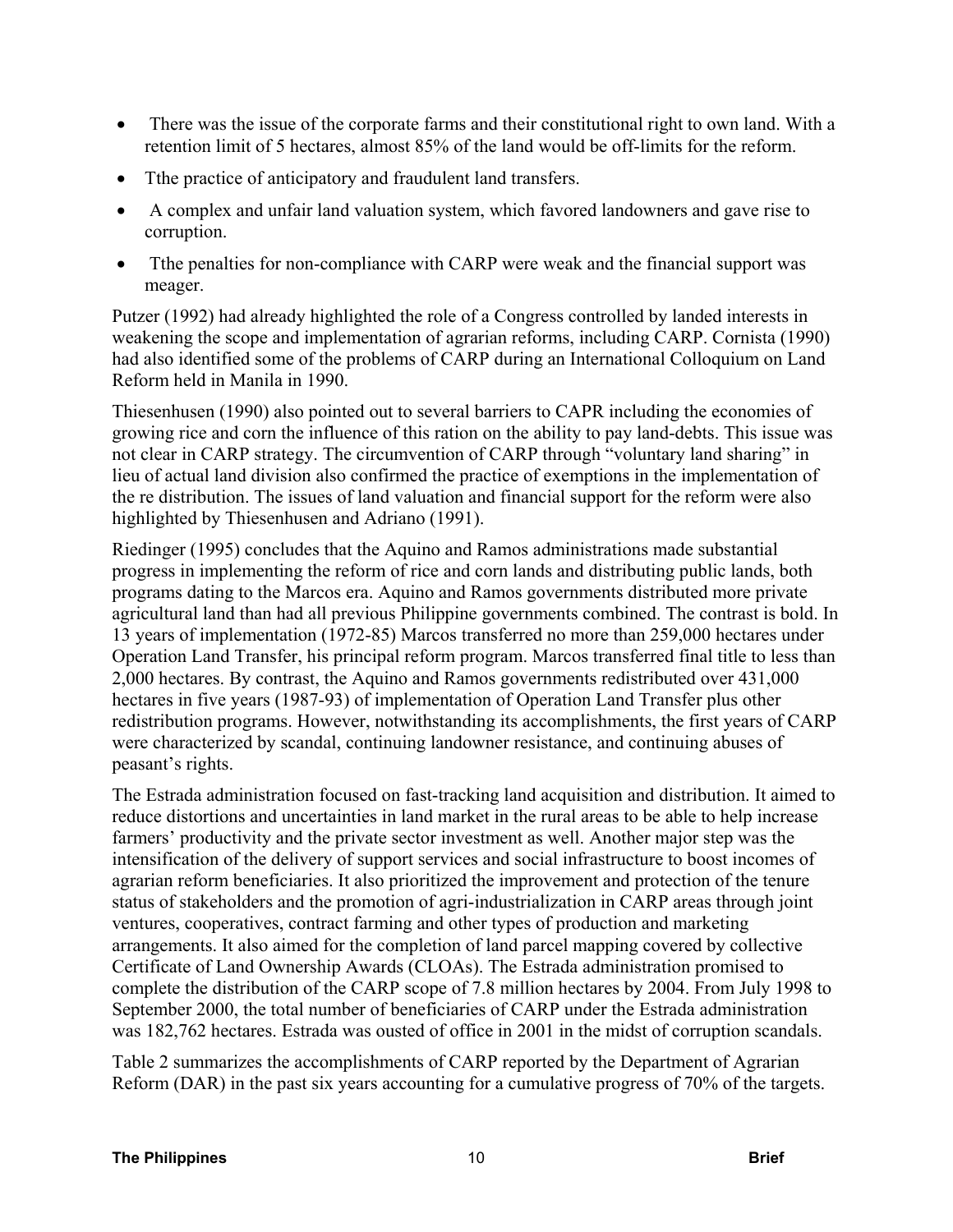| Year         | <b>Targets</b> | <b>Department of Agrarian Reform Accomplishments</b> |                |                      |                          |
|--------------|----------------|------------------------------------------------------|----------------|----------------------|--------------------------|
|              |                | <b>Total</b>                                         | <b>Percent</b> | <b>Private lands</b> | <b>Non-private lands</b> |
| 1995         | 540            | 289.32                                               | 54             | 159.16               | 130.12                   |
| 1996         | 360.06         | 300.2                                                | 83             | 184.21               | 115.99                   |
| 1997         | 230.54         | 230.54                                               | 91             | 136.49               | 73.64                    |
| 1998         | 195            | 195                                                  | 70             | 102.27               | 35.09                    |
| 1999         | 171.54         | 171.54                                               | 77             | 90.03                | 41.99                    |
| 2000         | 158.41         | 158.41                                               | 70             | 74.76                | 35.72                    |
| 2001         | 101.32         | 101.32                                               | 45             | 37.84                | 7.54                     |
| <b>Total</b> | 1,756.87       | 1,224.94                                             | 70             | 784.76               | 440.09                   |

**Table 2. Land redistribution accomplishments by year (thousands of hectares)**

Source: Llanto and Ballesteros, 2002.

Hans Meliczek, , made a strong case that assessing the impact of agrarian reform should go beyond the numbers of beneficiaries and the extent of arable land that is being distributed (Meliczek, 1998). He presented the case of the Philippines and argued for a component-specific, empirically based and thorough assessment including the extent of consequential changes in output, income and government tax revenue, employment and patronage. The government of Philippines took Meliczek advice seriously and started an ambitious impact assessment research project in 2000.

#### **4.1 CARP-IMPACT ASSESSMENT**

In 2000, joint efforts between the Department of Agrarian Reform and the donor community paved the way for an impact assessment of the Comprehensive Agrarian Reform Program (CARP). With funding support from the Asian Development Bank (ADB), the United Nations Development Programme (UNDP) and Food and Agriculture Organizations (FAO), the European Union and counterpart contributions of the government of the Philippines, the CARP-Impact Assessment was launched. Hans Meliczek was appointed as an advisor to the research project.

According to the documents reviewed on this project, independent, comprehensive, reliable, and useful information on CARP impact in the Philippines over time was previously not available. The literature on Philippine agrarian reform abounds, but the scope of the analysis, the coverage of the studies, and the usefulness of the recommendations put forward, lacked reliable and comprehensive baseline information and evidence on a national scale. Much of the recent scholarship on CARP has largely focused on specific program aspects, the role of nongovernmental and civil society actors, or the impact of international aid on agrarian reform.

Seven studies were carried out in the past two years.. One of these studies referred to land market impacts of CARP (Habito et al., 2001) and another one on the impact of agrarian reform on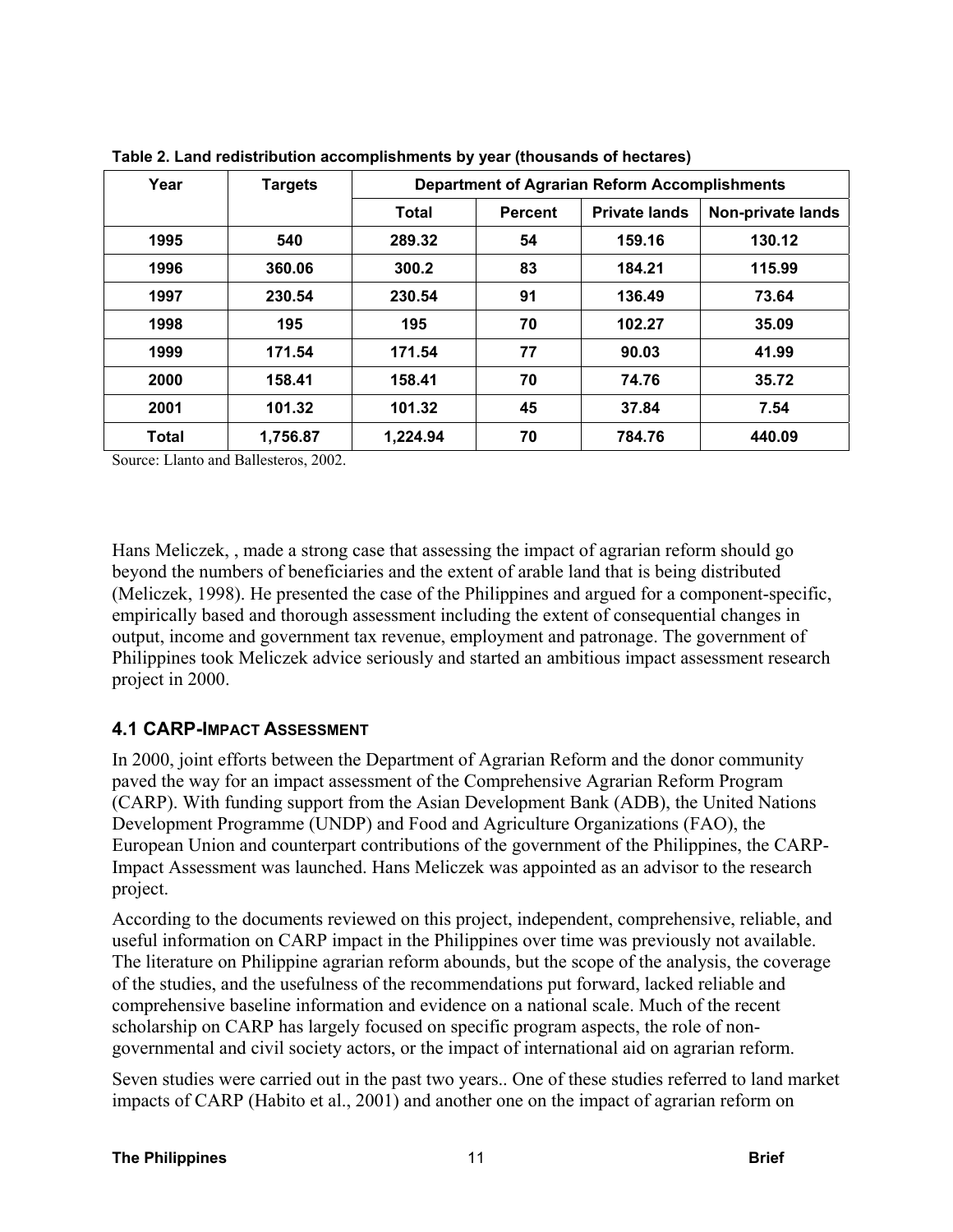poverty (Reyes, 2002). Both studies employed the surveys conducted by the Institute of Agrarian and Urban Development Studies (IAUDS) of University of the Philippines, Los Baños (UPLB) on the impacts of CARP on agrarian reform communities. A World Bank study on poverty assessment for the Philippines was also completed recently (World Bank, 2001).

One of the conclusions of the study relevant for this country brief is that various forms of rural land market transactions have evolved (or persisted) because they fill actual needs of the various parties involved (Habito et al., 2001).

The Habito et al. (2001) study concluded that it is difficult to attribute causality to CARP by comparing aggregate agricultural indicators for the periods before and after enactment of CARP. However aggregate data indicate that non-traditional crops and livestock and poultry production sectors showed most of the growth in the post-CARP era. No changes were associated with CARP in the traditional crops (corn and rice) which accounted for the bulk of lands covered.

Another finding is that the exchange of usufruct does occur in agrarian reform areas, though probably not on a massive scale. We caution, however, against viewing such transactions in a negative light. The laxity of implementation in fact is perhaps rooted in the reluctance of tenants to alter existing tenurial relations, or to sustain cultivation in the absence of adequate financing. The parties involved in such restricted transactions do so voluntarily and probably for mutually beneficial reasons, especially in view of the inadequacy of support systems for the ARBs" (Habito el at, 2001)

Habito et al. recommend that the government's role must be not to restrict rural land markets, but to ensure that contracts are enforced and are fair to all concerned. The authors also suggest that it is desirable to complete CARP at the soonest possible time, with some policy adjustments and specific measures to enhance the program impact on the rural sector (Habito el at., 2001).

However, completion of CARP won't solve another serious problem of the Philippine agrarian sector: rampant poverty.

A study recently completed by the World Bank (2001) concluded that poverty in the Philippines remains relatively high, with around 25% of the population living below the poverty threshold. In 1999 the poverty level was estimated at 26.3. But of more concern is that poverty is highest in the agriculture sector and that this sector also experiences the slowest poverty reduction. The agriculture dependent households account for over two thirds of the poor (66%) tough they represent only 40% of the population.

The World Bank study recommends three policies that are likely to yield distributional changes in favor of the poor in the Philippines: rice policy (liberalizing food supply markets); land policy (mechanisms to benefit the poorest of the poor); and regional policies (favor the poorest areas in the country such as Muslim Mindanao and Eastern Visayas).

The World Bank study describes what would have to be done in land policy to reverse the trend towards higher poverty<sup>3</sup>:

 $\overline{a}$ 

 $3$  Emphasis added by author.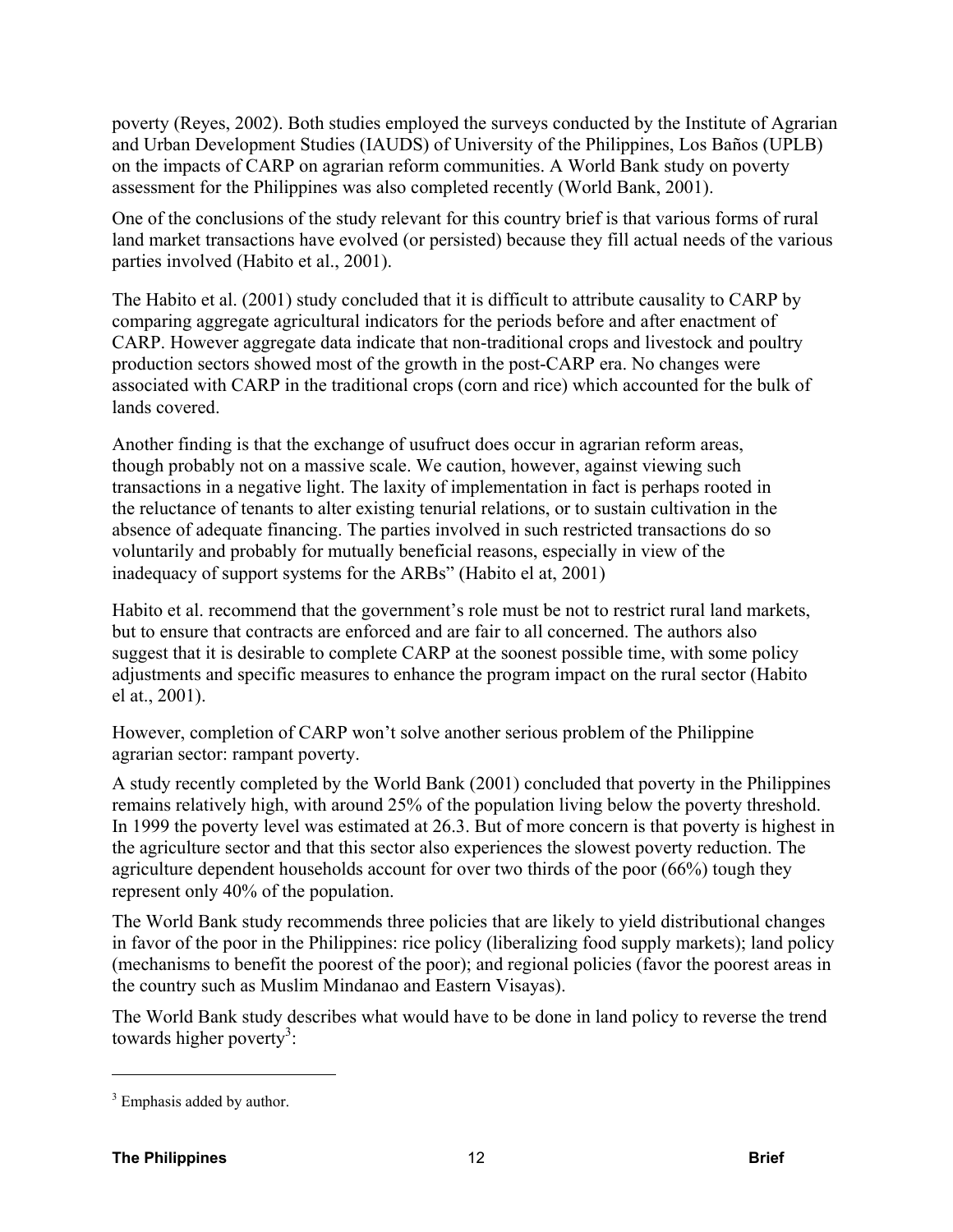"Progress under the government's land redistribution program has been slow due to inadequate funding, administrative problems of surveying and land valuation, and opposition of landlords. The adverse incentive effects associated with the slow implementation of the Comprehensive Agrarian Reform Program (CARP) include lower collateral value of agricultural land associated with increased tenurial uncertainty. But evidence is overwhelmingly favorable on gains from land redistribution for beneficiaries: these include gains in productivity and incomes, and a higher propensity to invest in both physical and human capital (of the children) among beneficiaries of CARP compared to a group of non-beneficiaries. Yet there reasons to be concerned about the unintended impact of the program on non-beneficiaries. Based on a small survey of five villages, the ability of the poor and the landless to gain access to land through established markets appears to have declined over the course of the program period. There is a need to confirm these findings with analysis of a larger and more representative sample of CARP beneficiaries. It is encouraging that the government is placing a high priority on undertaking an assessment of CARP.

While there is a clear economic rationale for asset redistribution in the Philippines, the key is choosing the appropriate mechanisms for effecting this transfer to the poorest segments of society without generating costly distortions to incentives. The combination decentralized modernization of land administration collection of a progressive land tax that generates revenues and introduces incentives to increase the supply of land on the market; and a program of grants to facilitate acquisition of land ownership may offer scope for improvement. A progressive land tax that would obviate the need for compulsory sale of large holdings as currently mandated under CARP has far reaching implications and requires detailed scrutiny of legislative, institutional and political constraints to implementation."

These conclusions have also been confirmed by Reyes (2002) on the impact of CARP on Poverty in the Philippines as part of the CARP Impact Assessment Research Project (Reyes, 2002). Reyes concluded that "agrarian reform has had a positive impact on farmer beneficiaries. A comparison of poverty incidence in the last decade shows a slight decrease in the agrarian reform beneficiaries and a slight increase in the non beneficiaries.

CARP has led to higher real per capita incomes and reduced poverty incidence between 1990 and 2000. Agrarian reform beneficiaries (ARBs) tend to have higher incomes and lower poverty incidence compared to non-ARBs. Real per capita incomes of ARBs increased by 12.2% between 1990 and 2000. Moreover, poverty incidence among ARBs declined from 47.6% in 1990 to 45.2% in 2000. Poverty incidence among ARB households is lower than among non-ARB households in both years (55.1% in 1990 and 56.4% in 2000 for non-ARBs). The difference in the poverty incidence between the two groups has widened in 2000 to 11.2 percentage points from 7.5 percentage points (Reyes, 2002).

The ARBs also tend to be better off in terms of the other indicators of wellbeing compared to non-ARBs. They have better access to safe water and sanitation facilities**.** Members of ARB households tend to have higher educational attainment than members of non-ARB households.

The issue of land distribution and agrarian reform will continue to be one of the main issues for the Philippine government in the near and mid future. The Department of Agrarian Reform states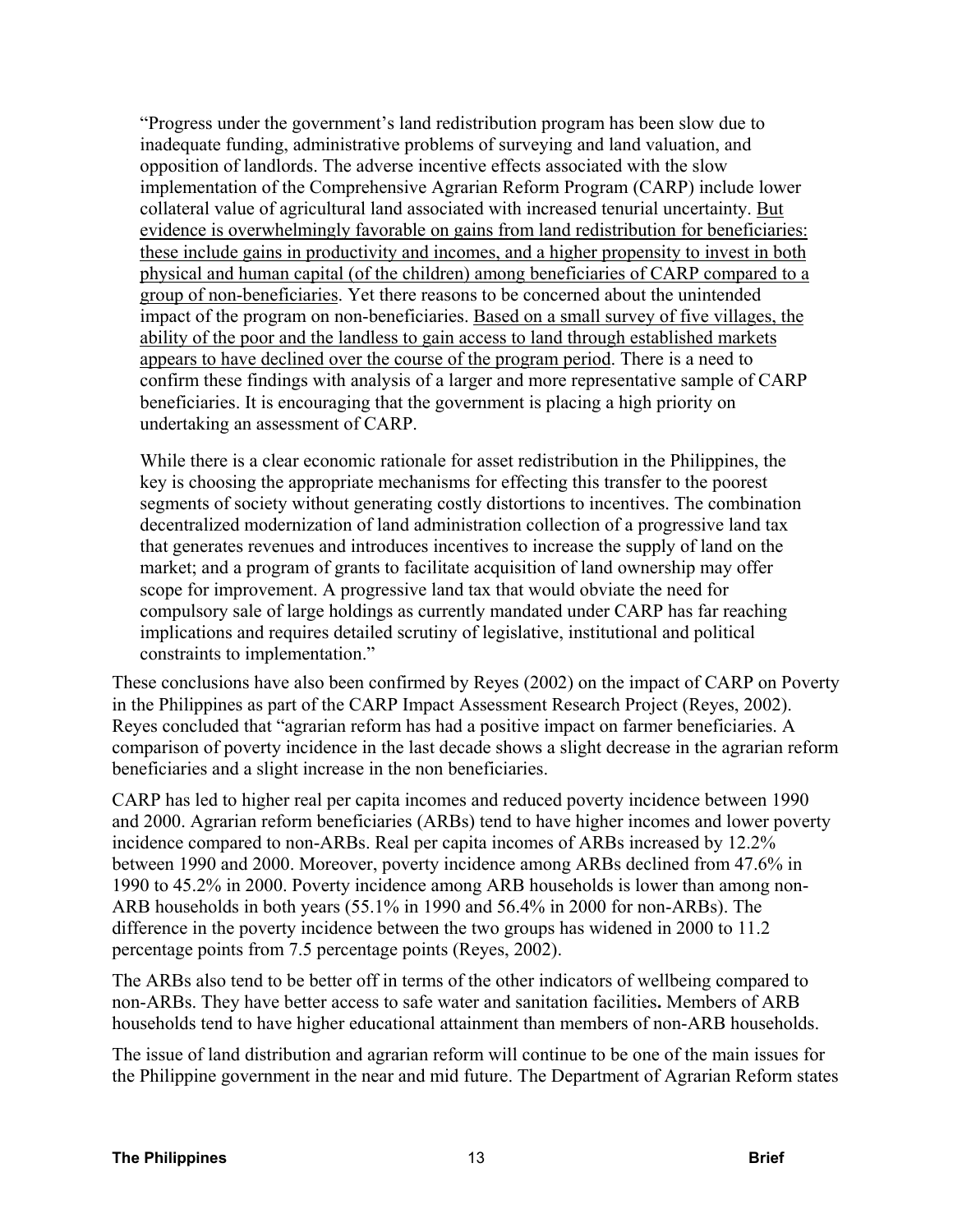its commitment to continue and complete the implementation of CARP. It is expected that the impact assessment research project will continue to monitor progress and impacts of CARP.

## **5. CONCLUSIONS AND RECOMMENDATIONS**

- The Philippines has one of the worse land tenure problems in the developing world, with high percentage of landlessness, rampant poverty in the rural sector and poor agricultural performance. Land conflicts have been accompanied occasionally with armed rural insurrections, notably the Huk uprising in the 1940s and the New Peoples Army more recently.
- Geography, history and culture with its pre-Hispanic, Muslim, Catholic, Spanish, American and Japanese influences, have contributed to a pattern of skewed land distribution and an entrenched and a powerful landed elite.
- Several attempts at land reform up to 1986 showed meager results and the perpetuation of land disputes and a skewed land distribution.
- The democratic transition in 1986 brought a new attempt to develop and implement a Comprehensive Agrarian Reform Program (CARP). Progress has been achieved in the thirteen years of the program implementation but a series of difficulties with implementation schedule, exemptions and corruption, faulty and complex land valuation system, weak penalties for non compliance and lack of financial support has slowed down and weakened the program.
- Poverty continues to be high in the Philippines and it is highest in the agricultural sector.
- The Philippine government with assistance from a variety of donors started in 2000 an ambitious and thorough research project to assess the impacts of the CARP. Several studies have been completed and more studies are planned to continue monitoring progress and impacts of CARP. The initial studies point towards overwhelming evidence of positive gains to the agrarian reform beneficiaries.
- However there is concern for the unintended impacts of CARP on non-beneficiaries, especially the farmers that are still landless and poor. Based on a small survey of five villages, the ability of the poor and the landless to gain access to land through established markets appear to have declined over the course of the program period.
- It is recommended that CARP continues and be completed as soon as possible.
- It is also recommended that an integrated strategy linking land policies with povertyreduction policies is established to consolidate the gains of CARP and addresses the poverty problems of the rural sector in the Philippines. The Medium Term Philippine Development Plan (MTPDP) 2001-4 constitutes a god step in this direction.
- For an assessment of the impacts of land markets of property rights interventions, the assessment team should coordinate the efforts with the impact assessment research project under way by the Philippine government.
- Efforts to strengthen the land information system in the Philippines, such as the Land Administration and Management Plan (LAMP) should receive adequate support in order to solve the current constraints to land titling and registration activities.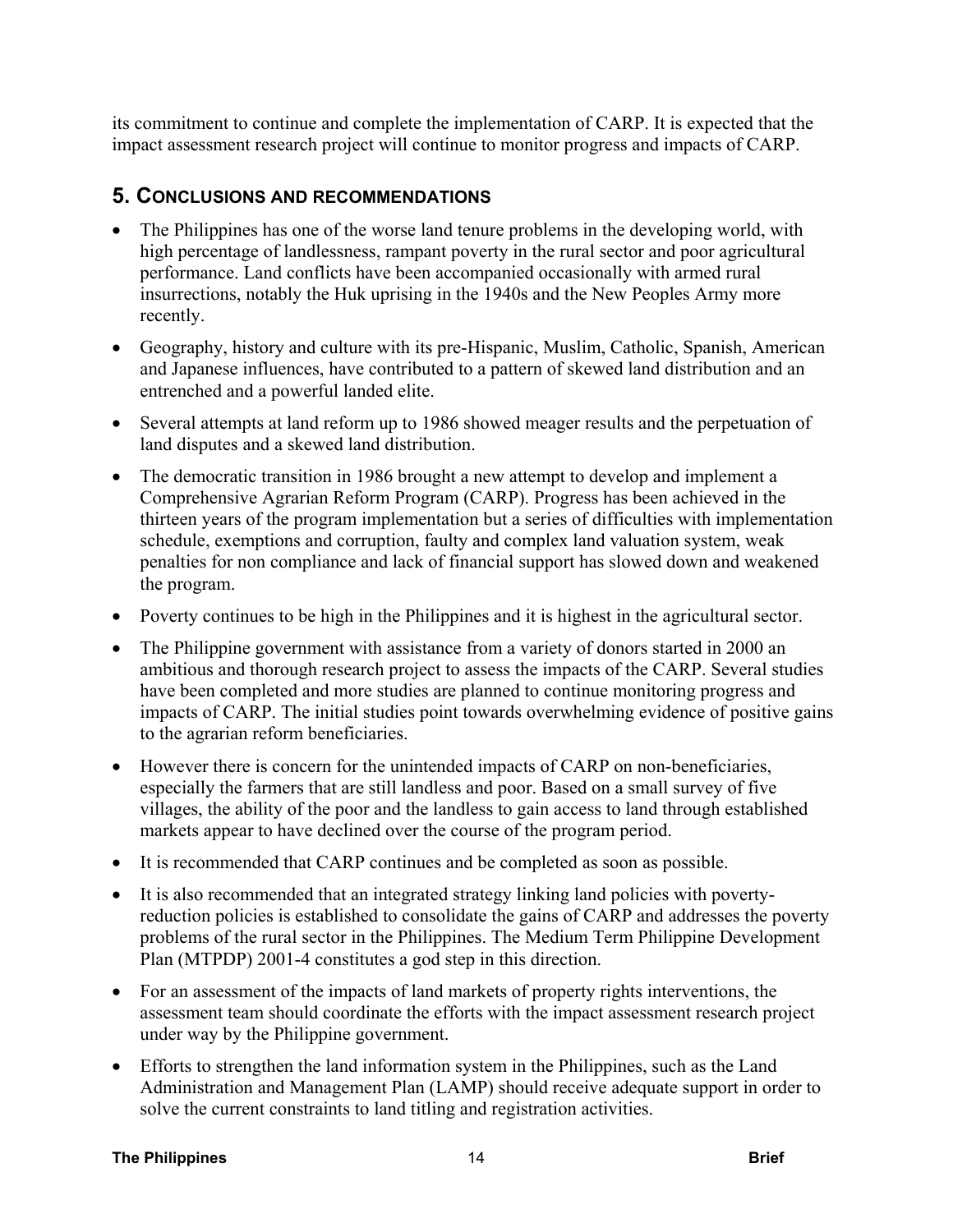#### **BIBLIOGRAPHY**

#### Adriano, Lourdes S.

"Agrarian reform and rural development." (In: Philippine rural development. [College, Laguna, Philippines]: University of the Philippines, Los Bańos, [1991], p. [43]-59)

#### Adriano, Lourdes S.

*A general assessment of the Comprehensive Agrarian Reform Program*. Metro Manila: Philippine Institute for Development Studies, [1991]. 96 p. (Working paper series, no. 91-13)

"Agrarian reform in the Philippines." (In: *Land reform, land settlement and cooperatives = Reforme agraire, colonisation et cooperatives agricoles = Reforma agraria, colonizacion y cooperativas,* 1997:1, 1997, p. 96-99)

*Agrarian reform: issues and prospects*. Manila: Asian Social Institute, 1987. 44 p. (Ang Makatao, v. 6 )

#### Agrarian Reform Symposia (1987: Manila, Philippines).

*Agrarian reform: experiences and expectations: papers and discussions*. Pasig, Metro Manila: Center for Research and Communication, A Project of the Southeast Asian Science Foundation, c1987. iv, 248 p.

Aguilar, Rosemarie O.

"Is the CARP still relevant?" (In: *Philippine development,* 23:5, 1996, p. 7-13)

#### Agustin, Venerando L.

*Agrarian Reform Law: Comprehensive Agrarian Reform Law of 1988, annotated: (Republic Act no. 6657)*. Quezon City, Philippines: Central Lawbook Publishing, c1990. xiii, 462 p .

#### Ambo, Ka.

"A farmer speaks out on agrarian reform." (In: *Philippine development,* 16: 7, 1988, p. 9-11)

#### Angeles, Leonora C.

" The political dimension in the agrarian question: strategies of resilience and political entrepreneurship of agrarian elite families in a Philippine province." (In: *Rural sociology,* 64:4, 1999, p. 667-692)

#### Aquino, Carlos H., and Geiah Homeres.

"Dark clouds looming ahead." (In: *Farm news and views,* 4, 2000, p. 4-15)

#### Aralar, Reynaldo B.

*Agrarian reform, cooperatives and taxation: Comprehensive Agrarian Reform Law and Implementing Rules and Procedures, Books I and II appended*. Cubao, Quezon City, Metro Manila: Reynaldo B. Aralar & Associates, c1989. xv, 282 p.

#### Arcilla, Grace Punongbayan, compiler.

*Lupa at buhay (land and life): agrarian reform in the Philippines*. Amsterdam, The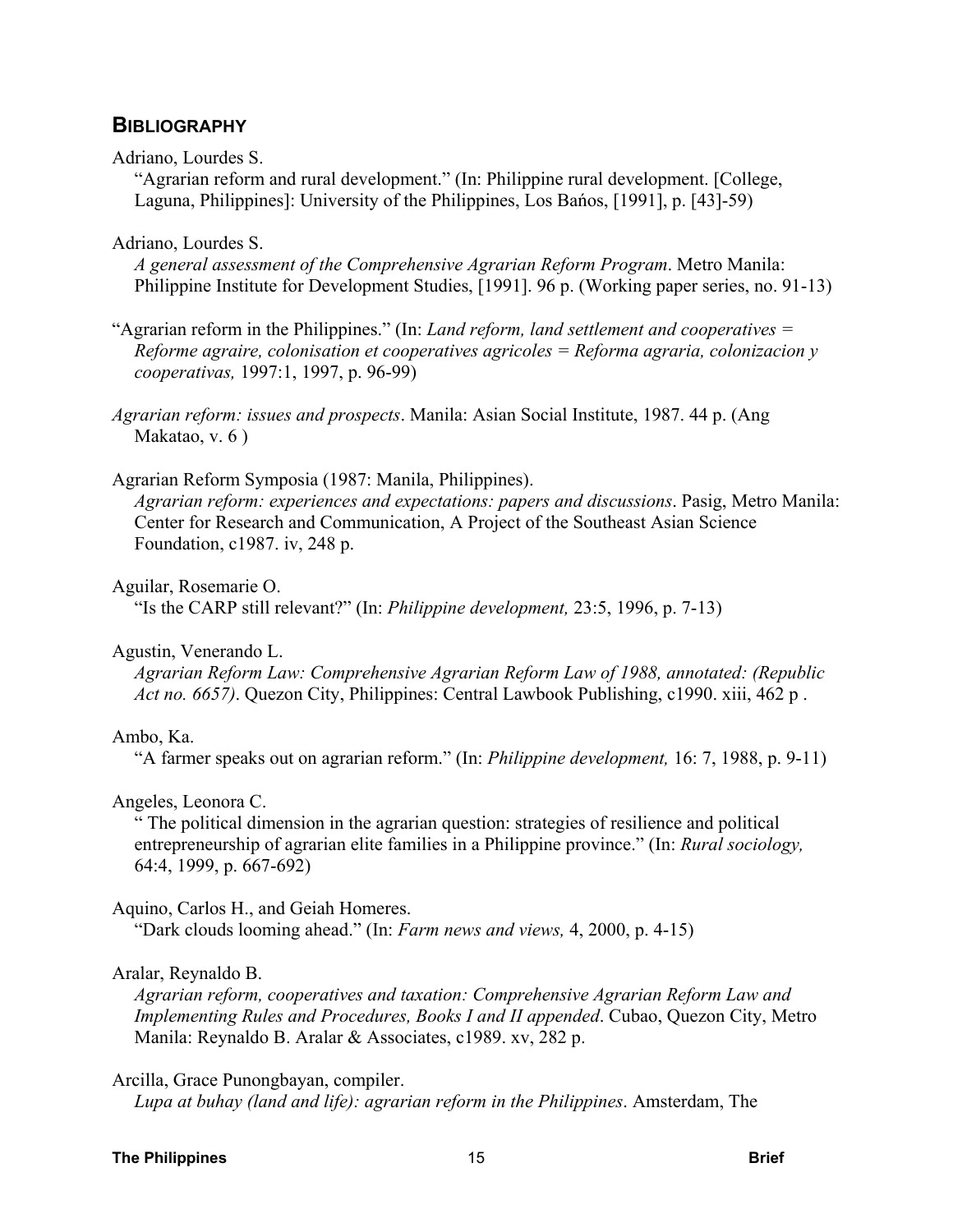Netherlands: Philippine Development Forum, [1990]. 104 p.

#### Atienza, Josefina S.

*Del Monte expansion: Whither the small farmers and agrarian reform?* Manila: Institute on Church and Social Issues, Ateneo de Manila, [1992]. 55, [1] p. (Pulso monograph, no. 10)

#### Balbin, Remedios C., and Dominador A. Clemente.

*Agribusiness, Philippine experience: legal and policy notes*. Metro Manila, Philippines: National Book Store, 1986. viii, 519 p.

#### Balisacan, A. M.

"Green Revolution-type growth, policy regime, and income distribution: the Philippine case." (In: *Impact of rice research.* Manila: International Rice Research Institute, 1998, p. 363-374)

#### Balisacan, A. M.

*The political contest for land reform in a developing country*. [Quezon City]: University of the Philippines, School of Economics, 1990. [25] p. (Discussion paper, no. 9001)

#### Balisacan, A. M., and Katsumi Nozawa, editor.

*Structures and reforms for rural development in the Philippines*. Tokyo: Institute of Developing Economies, 1993. x, 175 p.

"Banana firms seek lifting of restriction on hectarage." (In : *Businessworld (Philippines),* Feb. 5, 2001, p. 1 (483 words))

#### Banks, T.

"The politics of agrarian reform implementation: the case of the multinational corporate pineapple plantations under the Comprehensive Agrarian Reform Programme." (In: *Pilipinas,* 23, 1994, p. 39-60)

#### Batangantang, Honorio C., editor.

*Agrarian reform: situations, issues, & initiatives*. [Manila]; Quezon City: Friedrich-Ebert-Stiftung, Manila Office: School of Labor and Industrial Relations, University of the Philippines, c1989. 62 p.

#### Batangantang, Honorio C., and Estrellita C. Collado.

*Land tenure of farmers in the Philippine uplands*. [Manila, Philippines]; [Los Baños, Philippines]: Philippine Uplands Resource Center, De La Salle University: Institute of Agrarian Studies, University of the Philippines Los Baños, 1995. 18 p.

#### Batara, John.

*The Comprehensive Agrarian Reform Program: more misery for the Philippine peasantry*. Sta. Mesa, Manila: BON Philippines, Databank and Research Center, c1996. iii, 85, xxii p.

#### Bautista, R. M.

"Dynamics of rural development: analytical and policy issues." (In: *Essays in social science*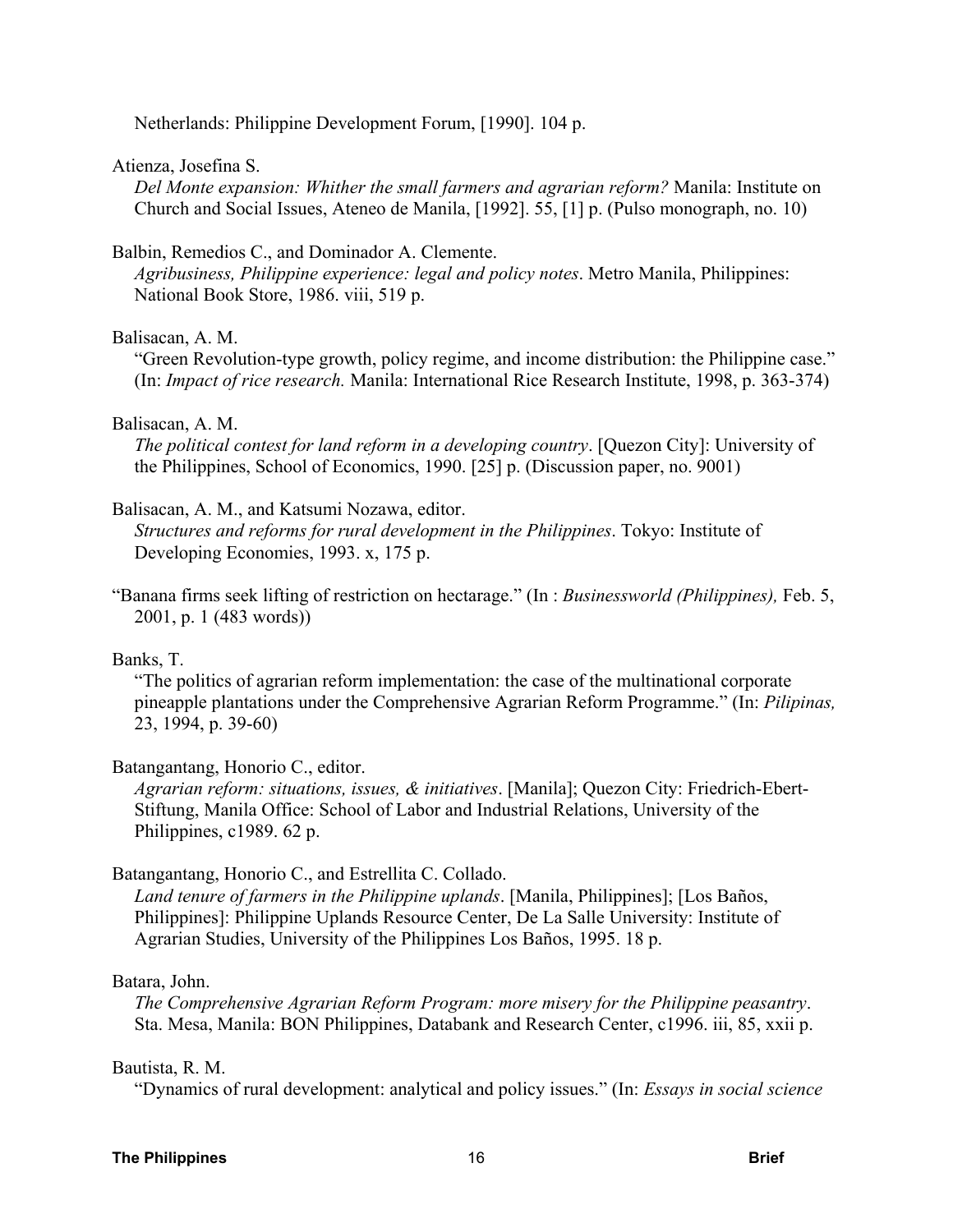*and development: a tribute to Gelia T. Castillo.* Makati City, Philippines: Philippine Institute for Development Studies, 1995, p. 93-134)

#### Bello, Walden, and Marissa De Guzman.

"Perspective: land reform no longer possible without a revolution." (In: *Businessworld (Philippines),* June 19-20, 2000, p. 1 (1278, 1592 words))

*Benchmark survey for the Comprehensive Agrarian Reform Program*. [College, Laguna, Philippines: IAST], 1987. 9+p.

#### Bennagen, Ponciano L.

"Tribal Filipinos." (In: Davis, Shelton H., editor. *Indigenous views of land and the environment.* Washington, D.C.: The World Bank, c1993, p. [67]-84)

#### Blanadet, Raymond.

"Agrarian reform in the Philippines and its preliminary results." (In: *Cahiers d'Outre Mer,* 157, 1987, p. 27-46)

#### Borras, S. M.

"State-society relations in land reform implementation in the Philippines." (In: *Development and change,* 32:3, 2001, p. 545-576)

#### Borras, Saturnino M.

*The bibingka strategy to land reform and implementation: autonomous peasant mobilizations and state reformists in the Philippines*. The Hague, The Netherlands: Publications Office, Institute of Social Studies, 1998. 81, 7 p. (Working paper series, no. 274)

#### Bravo, Marideth R.

 *Utilization of landowners' compensation from the Comprehensive Agrarian Reform Program (CARP): the case of lands under voluntary offer to sell (VOS)*. College, Laguna, Philippines: University of the Philippines at Los Baños, 1989. 12 leaves.

#### Bravo, Marideth R., and Blanquita R. Pantoja.

*Beyond 2000: assessment of the economy and policy recommendations, dealing with agrarian reform*. Makati City, Philippines: Philippine Institute for Development Studies, 1998. 67, [5] p. (Discussion paper series, no. 98-09) http://dirp4.pids.gov.ph/ris/pdf/pidsdps9809.PDF

#### Calanog, Lope Alcantara.

*Tenurial rights and conservation behavior in highland cordillera*. 1993. 320 p. Thesis (Ph.D.)—University of the Philippines at Los Banos, 1993.

#### Canlas, Mamerto.

*Land, poverty and politics in the Philippines*. London: CIIR, c1988. 92 p.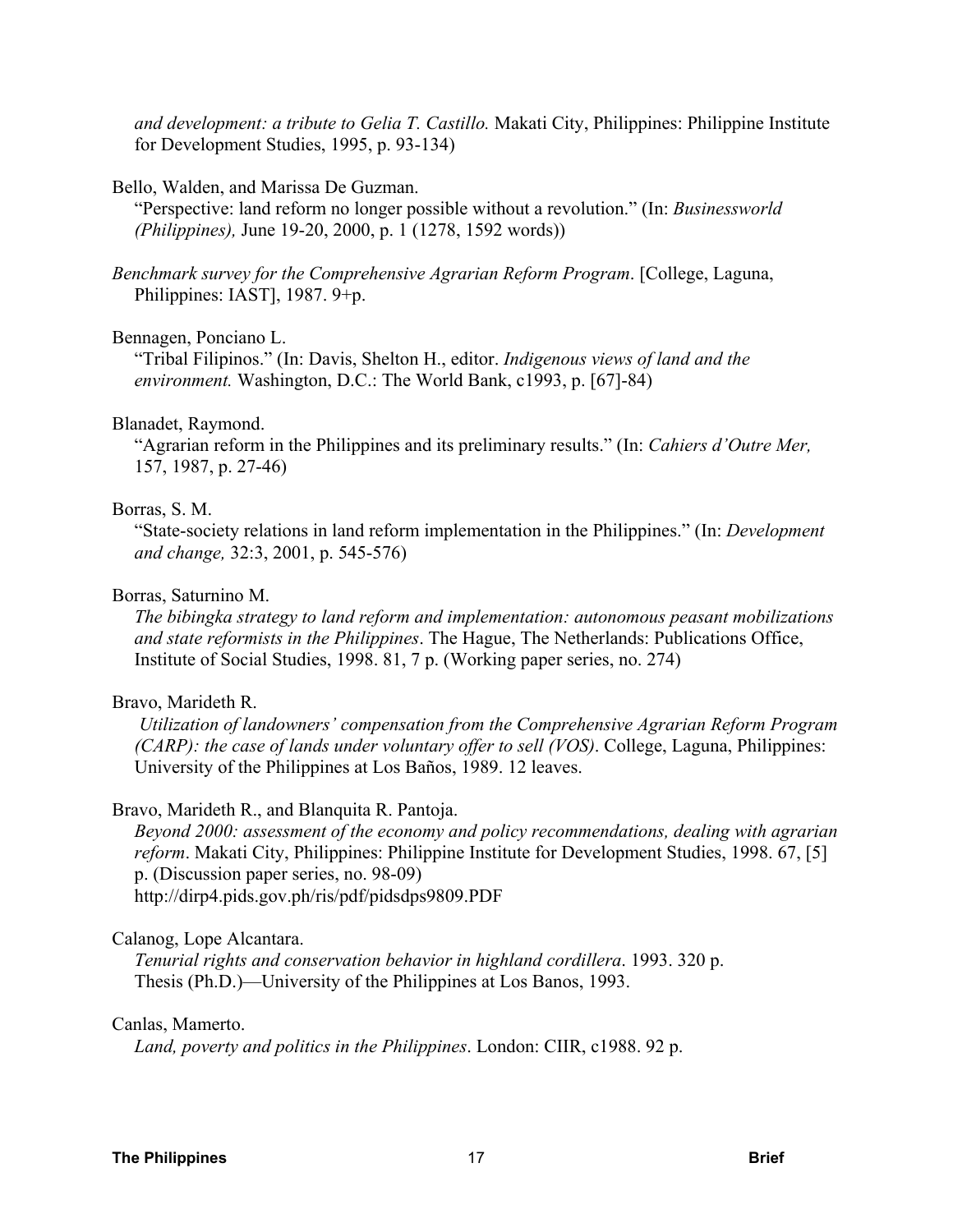*CARP's successful farmer-beneficiaries: ang ating mga bagong bayani*. [Manila]: Republika ng Pilipinas, Kagawaran ng Repormang Pansakahan, [199-]. [12] p.

"CARP, year III." (In: *Farm news & views,* 5:Special issue (June)), 1992, p. 1-6)

Carpano, Roberto.

"The Comprehensive Agrarian Reform Programme of the Philippines: status of implementation and major issues (1987-1989)." (In: *Land reform, land settlement and cooperatives,* 1990:1/2, 1990, p. 30-46 )

#### Cockburn, Gail.

*Exploring meaningful participation: process, power and autonomy in two Philippine co-ops*. Ann Arbor, Mich.: UMI Dissertation Services, 2002. 205 p. Thesis (M.A.)—Simon Fraser University, 1999

- *Comprehensive Agrarian Reform Program (CARP): implementing rules and procedures (Book V)*. Pasig, Metro Manila: Dept. of Agrarian Reform, Region IV, [1991 or 1992]. vii, 204 p.
- Congress for a People's Agrarian Reform (1987: Quezon City, Philippines). *An act instituting a comprehensive agrarian reform program and providing the mechanisms for its implementation*. [Manila?: s.n., 1987?]. [2], 12 leaves.
- Congress for a People's Agrarian Reform (1987: Quezon City, Philippines). *Agrarian reform, today's imperative: a special supplement on the Congress for a People's Agrarian Reform*. Makati, Metro Manila: PHHLDHHRRA, [1987]. 16 p.
- Congress for a People's Agrarian Reform (Philippines). "The CPAR charter." (In:9:1, 1993, p. 44-45)
- Congress for a People's Agrarian Reform (Philippines). "Critique of RA6657." (In: *Forum for Rural Concerns journal,* 1:1, 1989, p. 60-64)

Congress for a People's Agrarian Reform (Philippines). *On with the fight for a genuine agrarian reform*. [S.l.: s.n., 1988]. 3 p.

Cornista, Luzviminda B.

*Comprehensive Agrarian Reform Program: an analysis*. College, Laguna, Philippines: Institute of Agrarian Studies, College of Economics and Management, University of the Philippines at Los Baños. 12 leaves.

#### Cornista, Luzviminda B.

*Cooperative development and agrarian reform: a Philippine perspective*. College, Laguna, Philippines: Institute of Agrarian Studies, College of Economics and Management, University of the Philippines at Los Baños, [1992]. 24 leaves. (IAST occasional papers series, no. 38)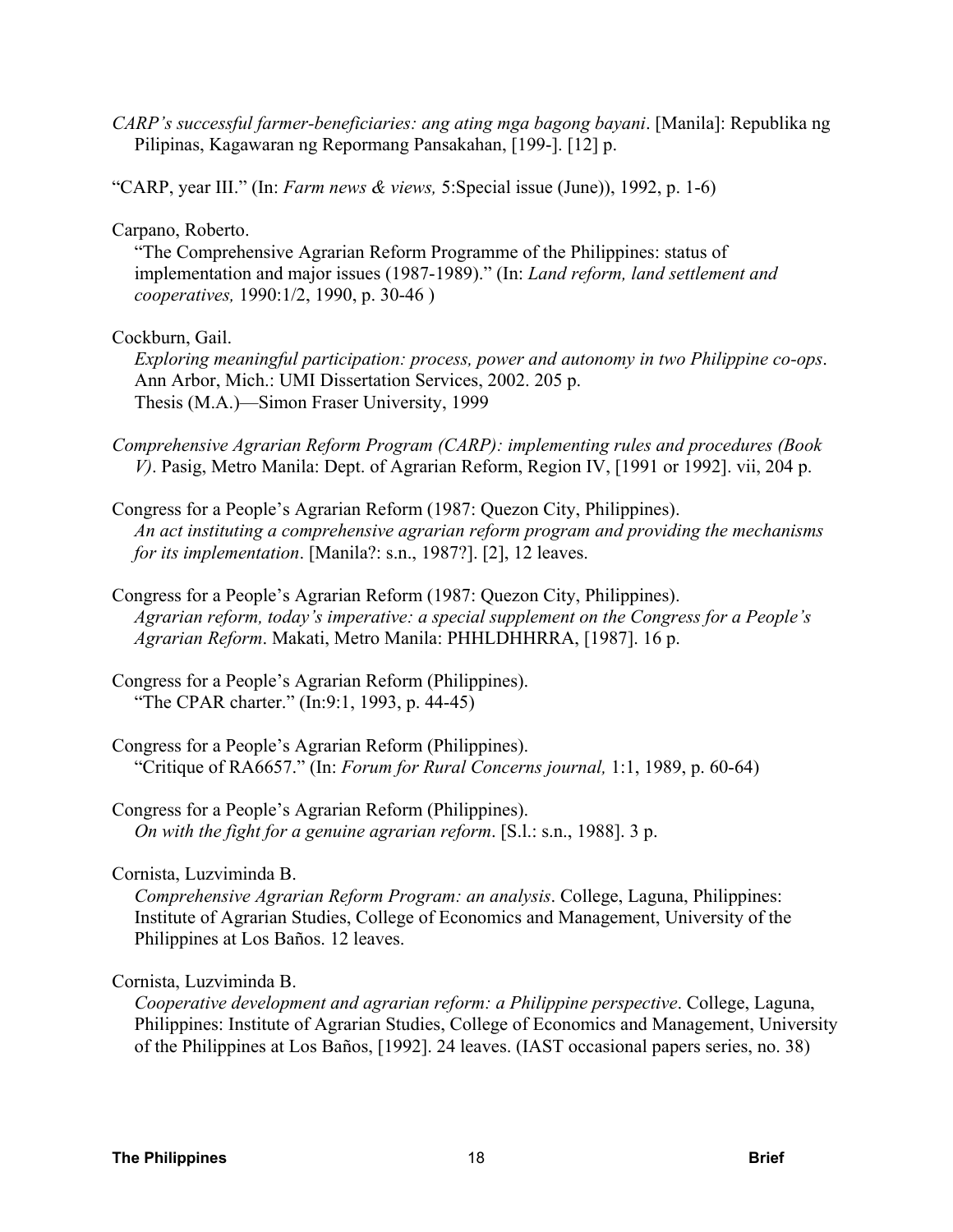#### Cornista, Luzviminda B.

*Land transfer and land tenure improvement programs: some considerations for building institutional linkages*. College, Laguna, Philippines: Institute of Agrarian Studies, College of Economics and Management, University of the Philippines at Los Baños, [1988]. 10 leaves. (IAST occasional papers series, no. 24)

#### Cornista, Luzviminda B.

*Operationalizing CARP in the Philippine uplands: problems, issues and recommendations*. College, Laguna: Forestry Development Center, University of the Philippines at Los Baños, College of Forestry, 1988. 26p. (Policy paper, no. 28)

#### Cornista, Luzviminda B.

"The Philippine agrarian reform program: issues, problems and prospects." (In: . *International issues in agrarian reform: past experiences, future prospects: report of the International Colloquium on Agrarian Reform: Focus on the Philippine Comprehensive Agrarian Reform Program, Quezon City, The Philippines, March 26-30, 1990.* Rome: Food and Agriculture Organization of the United Nations, c1990, p. 13-22)

#### Cornista, Luzviminda B.

*Population and the Comprehensive Agrarian Reform Program*. College, Laguna, Philippines: Institute of Agrarian Studies, College of Economics and Management, University of the Philippines at Los Bańos, 1991. 30 p. ( IAST occasional papers series, no. 35)

Cornista, Luzviminda B., Nasol R.L. , and Pahm Enrique A.

"Implications of the Comprehensive Agrarian Reform Program on making small farming profitable." (In: *Journal of Agricultural Economics and Development,* January-July, 1986, p. 19-27)

De los Reyes, Romana P.

*Claims to land: lessons from haciendas in Negros Occidental*. Quezon City: Institute of Philippine Culture, Ateneo de Manila University, 1989. x, 89 p.

#### De los Reyes, Romana P, and Sylvia Ma. G. Jopillo.

*Pursuing agrarian reform in Negros Occidental*. Quezon City: Institute of Philippine Culture, Ateneo de Manila University, 1991.

#### Deininger, Klaus W.

*Agrarian reform in the Philippines: past impact and future challenges*. [S.l.: s.n.], 1999. 39 p. http://orion.forumone.com/gdnet/files.fcgi/189%5Ffinal4.PDF

#### Donner, J.

"Access to land — innovative land reforms to reduce poverty." (In: *World Farmers' Times,* 15:6, 2000, p. 17-20)

#### Dorner, Peter.

*Selected land reforms in East and Southeast Asia: their origins and impacts*. [S.I.: s.n.], 1990.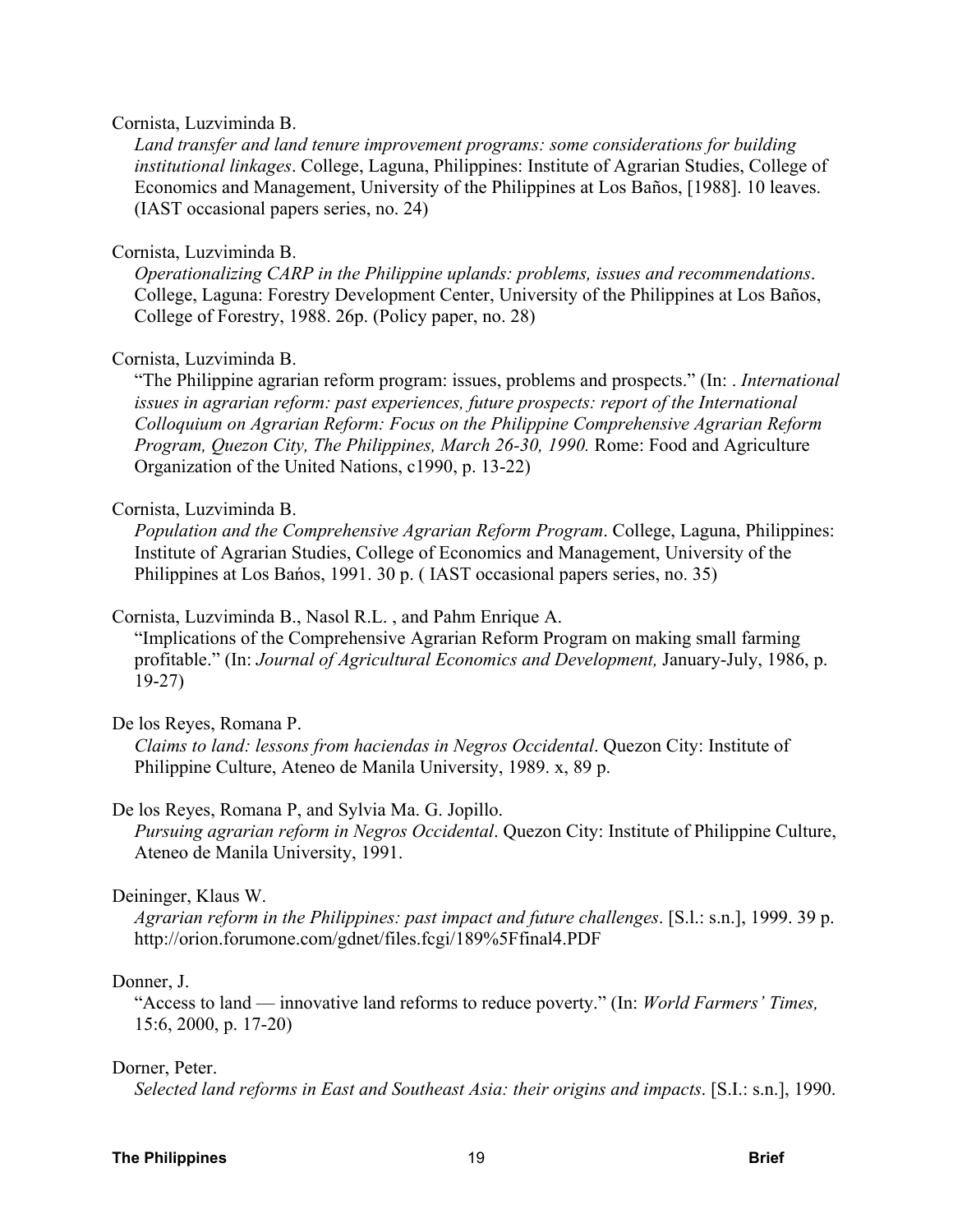p. [65]-95.

Gonzaga, Violeta B. Lopez.

"Agrarian reform in Negros Occidental." (From: *Philippine studies,* 36:4, 1988, p. 443-457)

Gordoncillo, Prudenciano U.

*An analysis of land valuation in the Philippines: focus on land valuation under CARP*. [Quezon City: Local Government Center, College of Public Administration, University of the Philippines, 1990?]. 46 p.

#### Gordoncillo, Prudenciano U., and Honorio C. Batangantang, editors.

*Macro issues and policies: implications for CARP*. [College, Laguna]: Institute of Agrarian Studies, College of Economics and Management, University of the Philippines Los Bańos, c1992. xviii, 210 p.

#### Habito, Cielito F.

*Fiscal policies to support the Philippine agrarian reform program*. College, Laguna, Philippines: Institute of Agrarian Studies, College of Economics and Management, University of the Philippines at Los Bańos, 1987. 21 p. (Occasional papers, no. 19)

#### Habito, Cielito F., Roehlano M. Briones, and Elizabeth Matha S. Paterno.

*Investment, productivity and land markets impacts of the Comprehensive Agrarian Reform Program (CARP): executive summary*. 2001: Philippines, Department of Agrarian Reform. http://www.dar.gov.ph/research/Executive%20Summary\_Investment.php

#### Hayami, Yujiro.

*Agrarian change in response to new technology and land reform: the Philippine experience*. [Manila, Philippines?: Dept. of Agricultural Economics, International Rice Research Institute, 1988?]. 37 p. (Agricultural Economics Department paper, 88-17)

#### Hayami, Yujiro.

"Land reform." (In: *Politics and policy maiking in developing countries.* San Francisco, Calif.: CS Press, c1991, p. 155-177)

#### Hayami, Yujiro, Lourdes S. Adriano, and Ma. Agnes R Quisumbing.

*Agribusiness and agrarian reform: a view from the banana and pineapple plantations*. [College, Laguna]: UP Los Baños Agricultural Policy Research Program, [between 1987 and 1990]. vii, 57 leaves.

#### Hayami, Yujiro, and Masao Kikuchi.

"Directions of agrarian change: a view from villages in the Philippines." (In: Desai, Gunvant M. and John Williams Mellor, editors. *Agricultural change and rural poverty: variations on a theme by Dharm Narain.* Baltimore: Published for the International Food Policy Research Institute [by] The Johns Hopkins University Press, c1985, p. 132-148)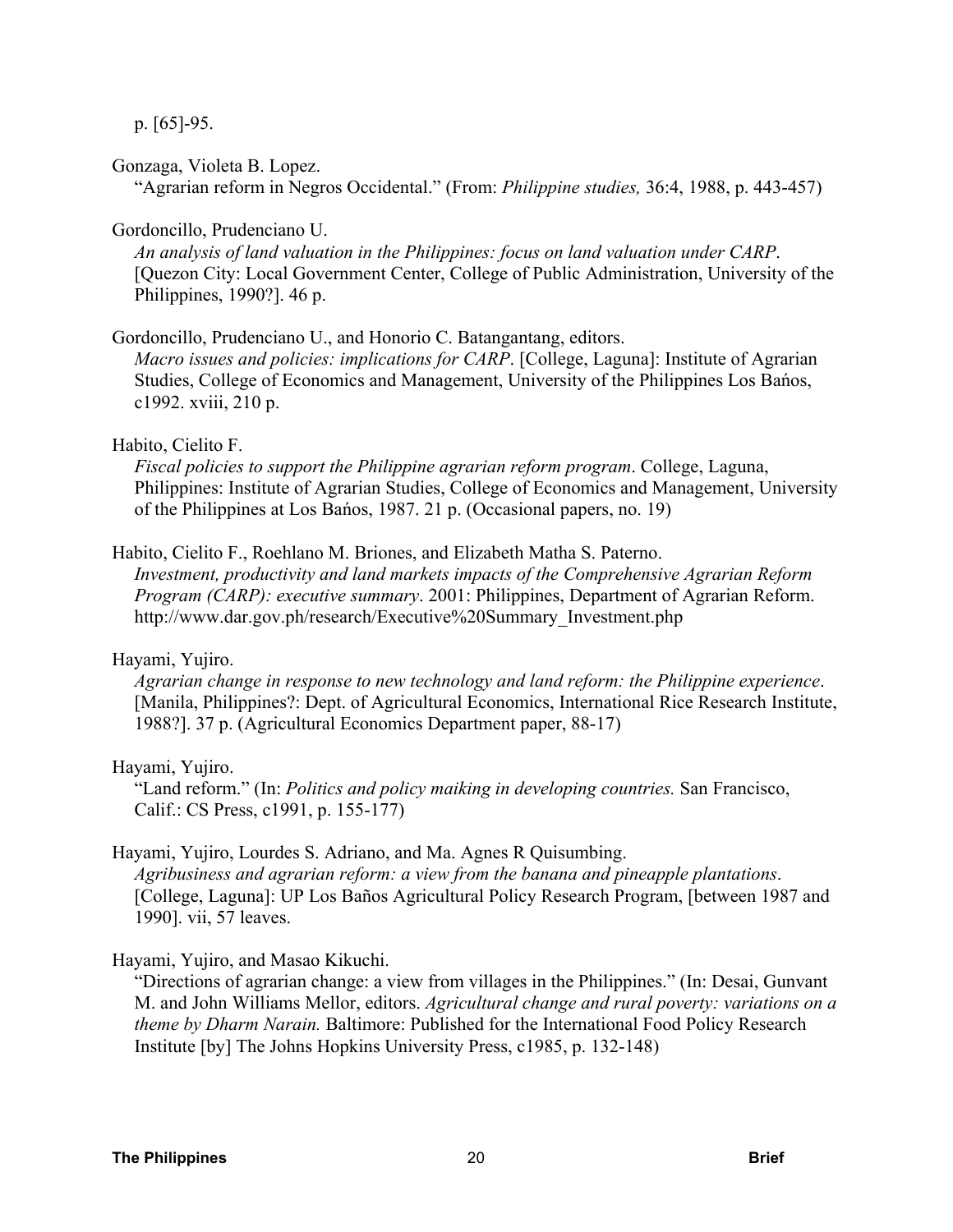Hayami, Yujiro, and Masao Kikuchi.

*A rice village saga: three decades of Green Revolution in the Philippines*. Basingstoke, England; Lanham, Md.: Macmillan: Barnes & Noble, in association with International Rice Research Institute, 2000. xviii, 274 p.

- Hayami, Yujiro, Ma. Agnes R. Quisumbing, and Lourdes S. Adriano. *In search of a land reform design for the Philippines*. [Los Baños, Laguna]: UP at Los Baños Agricultural Policy Research Program, 1987. (UPLB-APRP monograph series, no. 1)
- Hayami, Yujiro, Ma. Agnes R. Quisumbing, and Lourdes S. Adriano. *Some suggestions for redesigning Philippine land reform*. College, Laguna, Philippines: Center for Policy and Development Studies, University of the Philippines at Los Bańos, [1987]. 5, 27 p. (Working paper, 87-01)
- Hayami, Yujiro, Ma. Agnes R. Quisumbing, and Lourdes S. Adriano. *Toward an alternative land reform paradigm: a Philippine perspective*. Manila: Ateneo de Manila University Press, c1990. xiv, 209 p.
- "Highlights of the Comprehensive Agrarian Reform Law (R.A. 6657)." (In: *Philippine development,* 16: 7, July 1988, p. 3-7)

#### Hirtz, F.

"The discourse that silences: beneficiaries' ambivalence towards redistributive land reform in the Philippines." (In: *Development and Change,* 29:2, 1998, p. 247-275)

International Colloquium on Agrarian Reform: Focus on the Philippine Comprehensive Agrarian Reform Program.

*The Philippine Agrarian Reform Program: declaration and statements*. College, Laguna, Philippines: Institute of Agrarian Studies, College of Economics and Management, University of the Philippines Los Baños, 1990. 8 leaves. (IAST occasional papers series, no. 31)

Iternational Colloquium on Agrarian Reform: Focus on the Philippine Comprehensive Agrarian Reform Program (1990: uezon City, Philippines.

*International issues in agrarian reform: past experiences, future prospects: report of the International Colloquium on Agrarian Reform: Focus on the Philippine Comprehensive Agrarian Reform Program, Quezon City, The Philippines, March 26-30, 1990.* Rome: Food and Agriculture Organization of the United Nations, c1990. 379 p.

#### Jose, Doreen.

"CARP in a half-life." (In: *Farm news & views,* 6:3, 1993, p. 2-5)

#### Joven, Jose R.

*Agrarian reform laws in the Philippine setting: with Supreme Court decisions on agrarian cases, executive and administrative orders, and other related laws*. Manila, Philippines: Rex Book Store, 1992. viii, 285 p.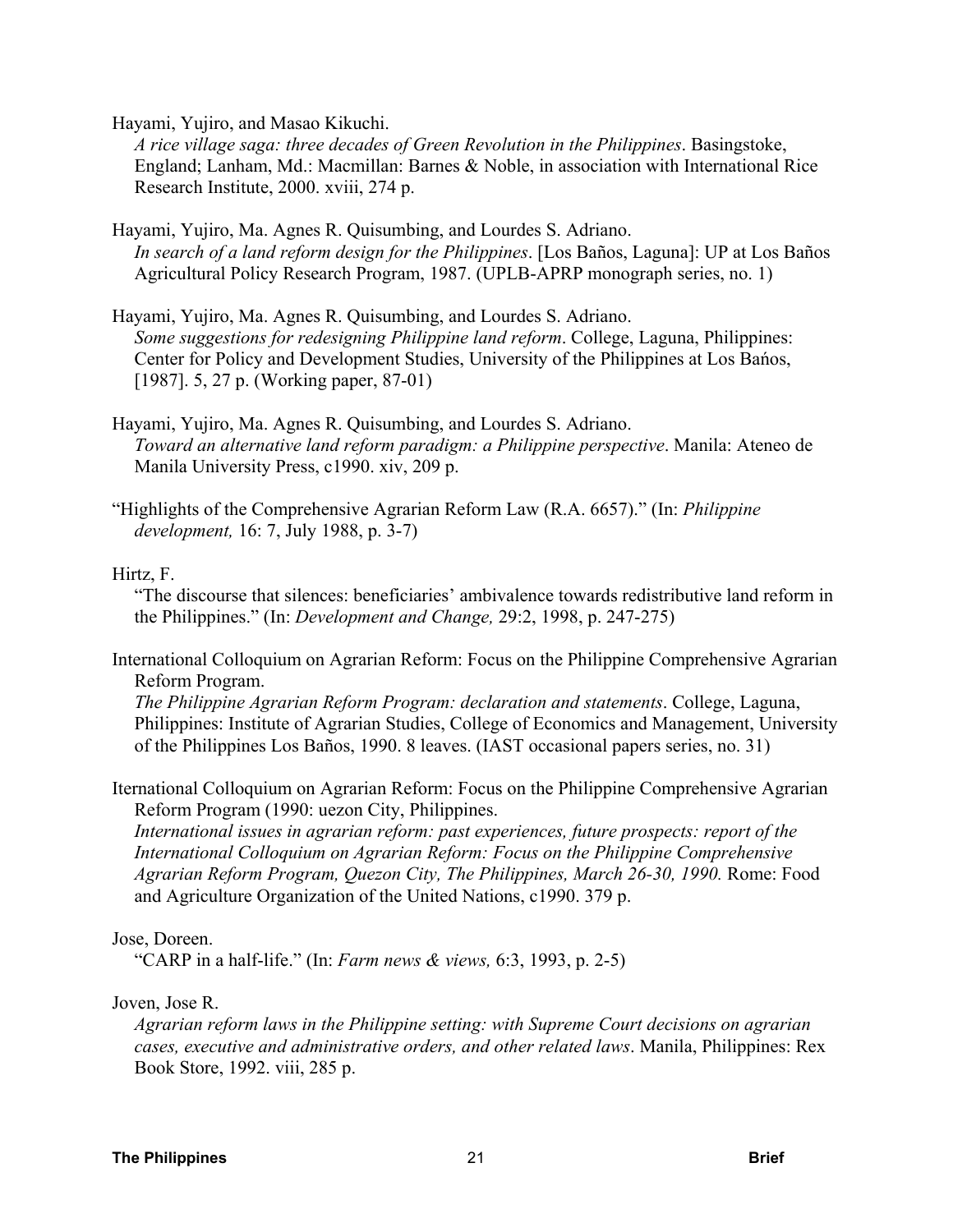Joven, Jose R., editor and compiler.

*Primer on land reform and taxation*. Manila, Philippines: Rex Book Store, c1990. 104+ p.

#### Kasuya, Yuko.

*The 'failure' of agrarian reform in transitional democracy, Philippines 1986-1992*. The Hague, Netherlands : Institute of Social Studies, [1995]. ii, 39, 4 p. (Working paper series, no. 194)

#### Lagman, Edcel.

"Agrarian reform and food security." (In: *Forum for Rural Concerns journal,* 2:1st half, 1990, p. [11]-14)

"Land reform: a case study on why genuine social change might never happen in the Philippines." (In: *Asiaweek,* 24:42, 1998, p. 38 ff.)

"Land scam: agrarian "reform," Ramos style." (In: *Multinational monitor,* 15:1, 1994, p. 19-24)

#### Ledesma, Antonio J.

" Unfinished business." (In: *Ceres,* 25:1, 1993, p. 26-30)

#### Ledesma, Antonio J., et al.

"NGOs in agrarian reform: building links with the grassroots." (In: *Solidarity (Philippines),* 127, 1990, p. 87-97)

#### Lin, S.

"Taiwan's land reform: some lessons for the Philippines." (In: *Solidarity,* 120, 1988, p. 17-24)

#### Llanto, Gilberto M, and Marife M. Ballesteros.

*Country case study: Philippines*. 2002. 36 p. Paper presented at the Regional Workshop on Land Issues in Asia. Phnom Penh, Cambodia: June 4-6, 2002. World Bank. Land Policy and Administration. http://lnweb18.worldbank.org/ESSD/essdext.nsf/24DocByUnid/3D47220E9A02BACF85256 BE200661050/\$FILE/CCS\_Philippines.pdf

#### Llanto, Gilberto M., and Clarence Dingcong.

*Impact of agrarian reform on landowners: a review of literature and a conceptual framework*. Metro Manila: Philippine Institute for Development Studies, [1991]. 28 p. (Working paper series, no. 91-14)

#### Lourie, M.

"Participation of stakeholders in developing agrarian reform communities in the Philippines." (In: *Land reform, land settlement and cooperatives = Réforme agraire, colonisation et coopératives agricoles = Reforma agraria, colonización y cooperativas,* 1, 2001, p. 8-21) http://www.fao.org/WAICENT/FAOINFO/SUSTDEV/LTdirect/landrf.htm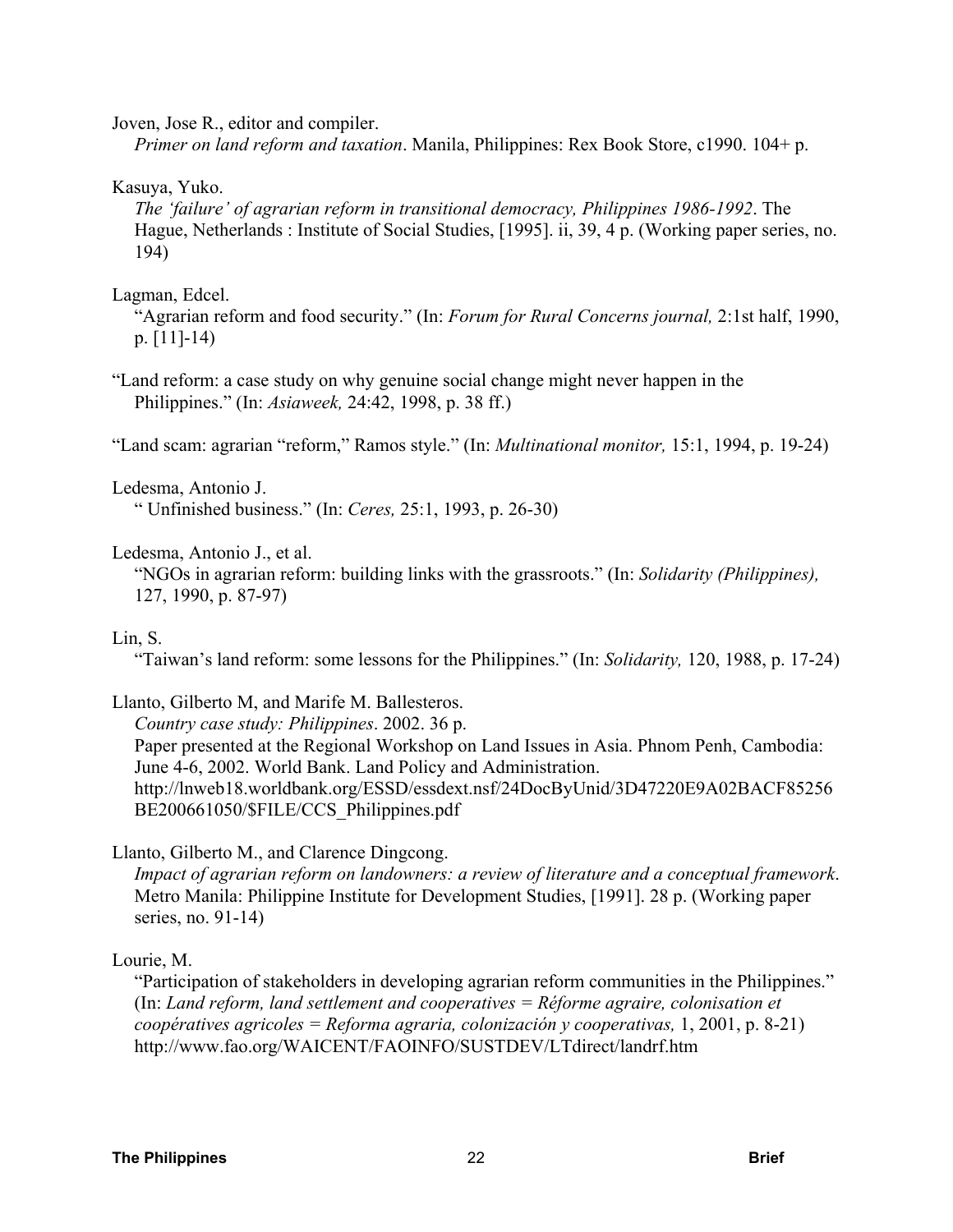#### Malayang, Ben S.

"Tenure rights and exclusion in the Philippines." (In: *Nature & resources,* 27:4, 1991, p. 18- 23)

#### Mangahas, Mahar.

*The Comprehensive Agrarian Reform Program as drafted by the Cabinet Action Committee*. Quezon City, Philippines: Social Weather Stations, 1987. 15 p. (SWS occasional paper

#### Mangahas, Mahar.

*Land and natural resources reform*. Quezon City, Philippines: Social Weather Stations, 1986. [15 p.]. (SWS occasional paper

#### Mangahas, Mahar.

*Land reform and redistributive justice*. College, Laguna, Philippines: Center for Policy and Development Studies, University of the Philippines at Los Baños, [1986?]. 14 p. (Working paper, no. 86-02)

#### Mangahas, Mahar.

*Land reform on the public domain*. College, Laguna, Philippines: Institute of Agrarian Studies, College of Economics and Management, University of the Philippines at Los Baños, 1987. 6, 8 leaves. (IAST occasional papers series, no. 21, 22)

#### Mangahas, Mahar.

*A perspective on land reform*. Diliman, Quezon City, Philippines: Social Weather Stations, Inc., [1987]. 10 leaves. (SWS occasional paper

#### Mangahas, Mahar.

*Philippine land reform: toward the next milestone*. Quezon City, Philippines: Social Weather Stations, Inc., 1988. 9 p. ( SWS occasional paper

#### Mangahas, Mahar.

*The political economy of land reform and land distribution in the Philippines*. Quezon City, Philippines: Social Weather Stations, 1986. 51, [1] p.

#### Mangahas, Mahar.

*The progress of public opinion on land reform, 1986-88*. [Quezon City, Philippines]: Social Weather Stations, 1989. 5 leaves. (Social weather bulletin, 89-2)

#### Mangahas, Mahar.

*A research and development agenda for agrarian reform*. Quezon City, Philippines: Social Weather Stations, 1988. 7 p. ( Social weather report

#### Mani, Devyani.

"Addressing agrarian reform and environmental management for human security in the Bicol region." (In: *Regional development dialogue,* 22:2, 2001, p. 82-96)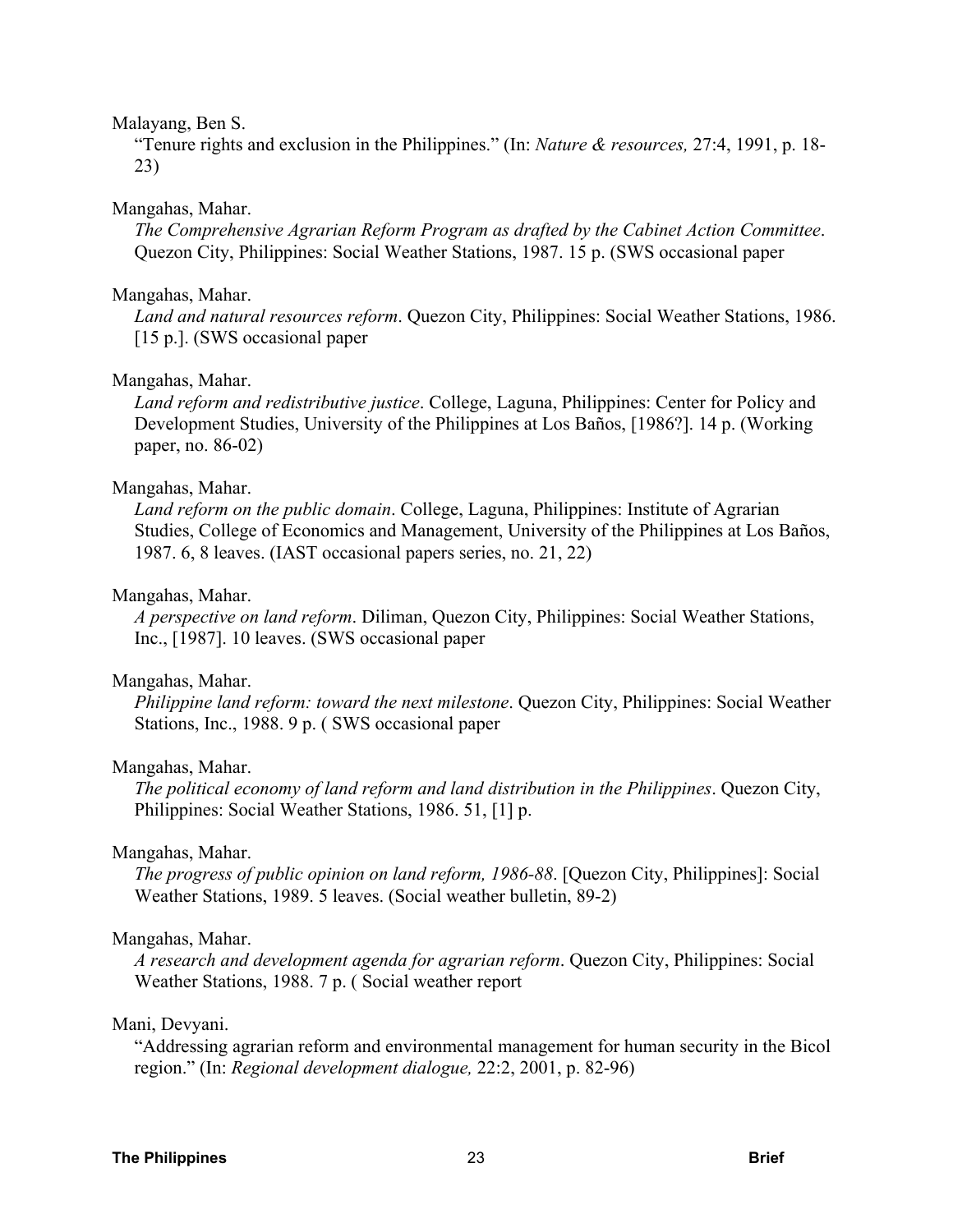#### Marciano, Marie, editor.

*Women on land reform*. Metro Manila, Philippines: Gabriela Education Dept., 1989. 43 p.

#### Mariano, Allen M.

"Misrepresentation: congressional dilution of the agrarian reform law." (In: *Farm news & views,* 7:3, 1994, p. 10-14)

#### McClelland, D. G.

"Farmers need simple technology, secure tenure, and fast payback." (In: *USAID Evaluation News,* 9:2, 1997, p. 6-8)

#### Medina, José C.

*Major issues of the Comprehensive Agrarian Reform Program*. [Diliman, Philippines: s.n.], 1988. 9, [4] p.

#### Medina, José C.

"Philippines." (In: Tokyo: Asian Productivity Organization, 1994, p. 251-272)

#### Meliczek, H.

"Issues and problems related to impact assessment of agrarian reform programmes: the Philippines case." (In: *Land reform, land settlement and cooperatives = Reforme agraire, colonisation et cooperatives agricoles = Reforma agraria, colonizacion y cooperativas,* 1/2, 1999, p. 62-75)

http://www.fao.org/WAICENT/FAOINFO/SUSTDEV/LTdirect/landrf.htm

#### Miranda, Fraternidad A., compiler.

 *Philippine agrarian reform program: towards evaluation and expansion, an annotated bibliography*. College, Laguna: Institute of Agrarian Studies, College of Economics and Management, University of the Philippines at Los Bańos, 1987-. v.

#### Molnar, A.

"Land tenure issues in watershed development." (In: *World Bank Technical Paper,* 127, 1990, p. 131-158)

#### Morales, Horacio.

"The agrarian reform program of the left: major thrusts and basic components." (In: *Agrarian reform now!* Manila, Philippines: Solidaridad Publishing House, 1986, 106/107, 63-67)

#### Morales, Horacio.

*Opening policy knowledge to social participation: agrarian reform in the Philippines*. [S.l.: s.n.], 1999. 6 p. http://orion.forumone.com/gdnet/files.fcgi/327%5FMorales.PDF

#### Nasol, R. L.

*The Comprehensive Agrarian Reform Program: some outstanding issues* . College, Laguna, Philippines: Center for Policy and Development Studies, University of the Philippines at Los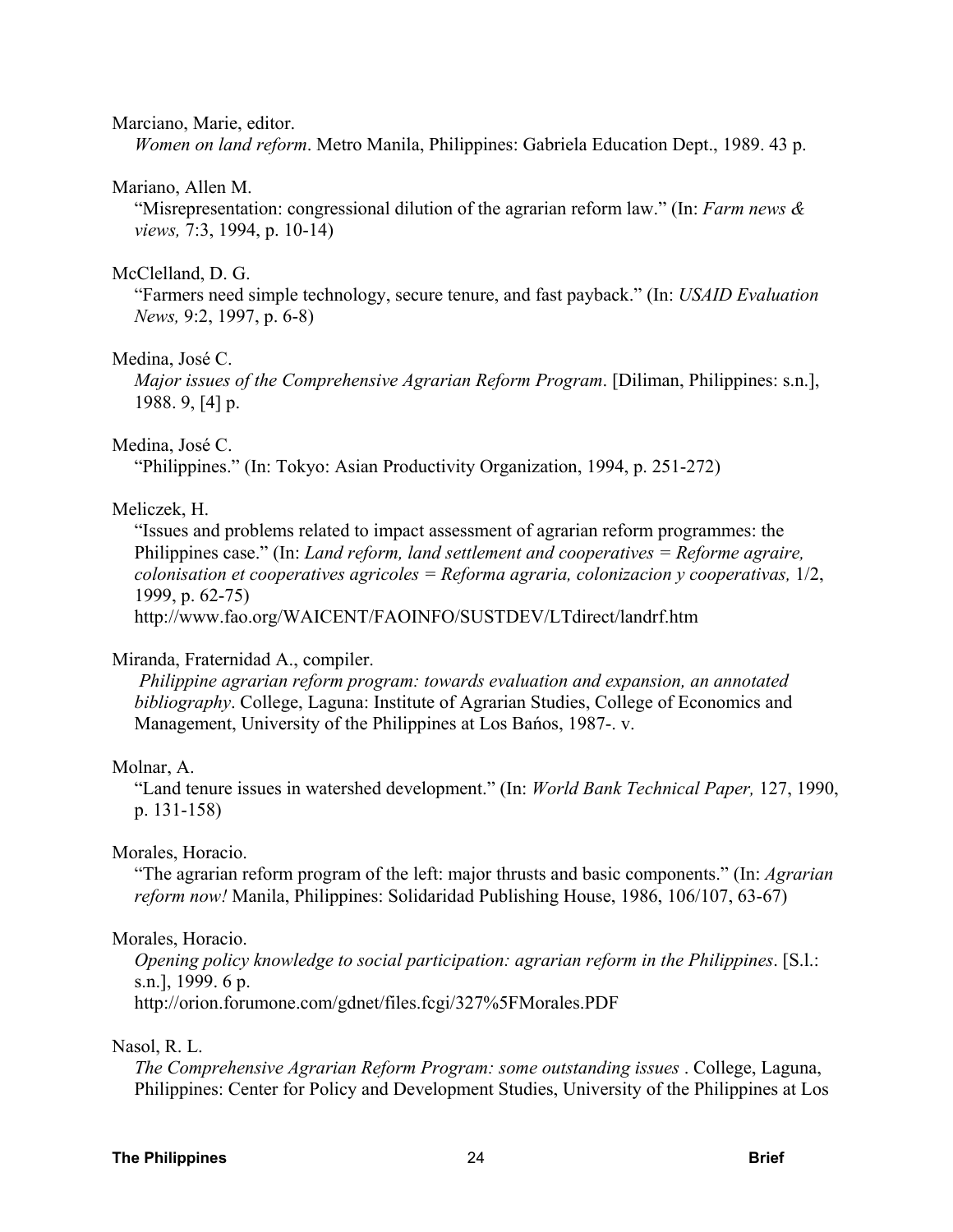Baños, 1987. 2 p/. (CPDS policy updates, 87-01)

#### Nolledo, Jose N.

*The Philippine law on property: with introductory features*. Manila: Distributed by Rex Book Store, 1995. 639 p. (Jose N. Nolledo legal books)

#### Ochoa, Cecilia S.

"Land reform reversals." (In: *Farm news & views,* 6:3, 1993, p. 5-7)

#### Ochoa, Cecilia S.

"Project Bulanen: proving land reform's merits." (In: *Farm news & views,* 5:6, 1992 , p. 11- 12)

#### Ochoa, Cecilia S.

"With Philippines 2000 on hand, will land reform be left far behind?" (In: *Farm news & views,* 7:3, 1994, p. 5-9)

#### Ochoa, Cecilia S., and Catherine V. Descanzo .

*Converting lands, wrecking lives*. Diliman, Quezon City: Philippine Peasant Institute Action Research and Policy Studies Program, 1993. 12, [3] p.

#### Octavio, Generoso G.

*A new agricultural credit policy for the CARP*. College, Laguna, Philippines: Center for Policy and Development Studies, University of the Philippines at Los Baños, 1988. 2 p. (CPDS policy updates, 88-02)

#### Ofreneo, Rene E.

*Deregulation and the agrarian crisis*. Diliman, Quezon City: nstitute of Industrial Relations, University of the Philippines, c1987. viii, 172 p.

#### Olano, Jose Noel D.

" The role of peasants' organizations in managing agrarian conflict." (In: *Land reform and peasant livelihoods: the social dynamics of rural poverty and agrarian reforms in developing countries.* London: ITDG Publishing, 2001, p. 199-229)

#### Otsuka, K., H. Chuma, and Y. Hayami.

"Permanent labour and land tenancy contracts in agrarian economies: an integrated analysis." (In: *Economica,* 60:237, 1993, p. 57-77)

#### Otsuka, K., V. Cordova, and C. C. David.

"Green Revolution, land reform and household income distribution in the Philippines." (In: *Economic Development and Cultural Change,* 40:4, 1992, p. 719-741)

#### Otsuka, Keijiro.

"Determinants and consequences of land reform implementation in the Philippines." (In: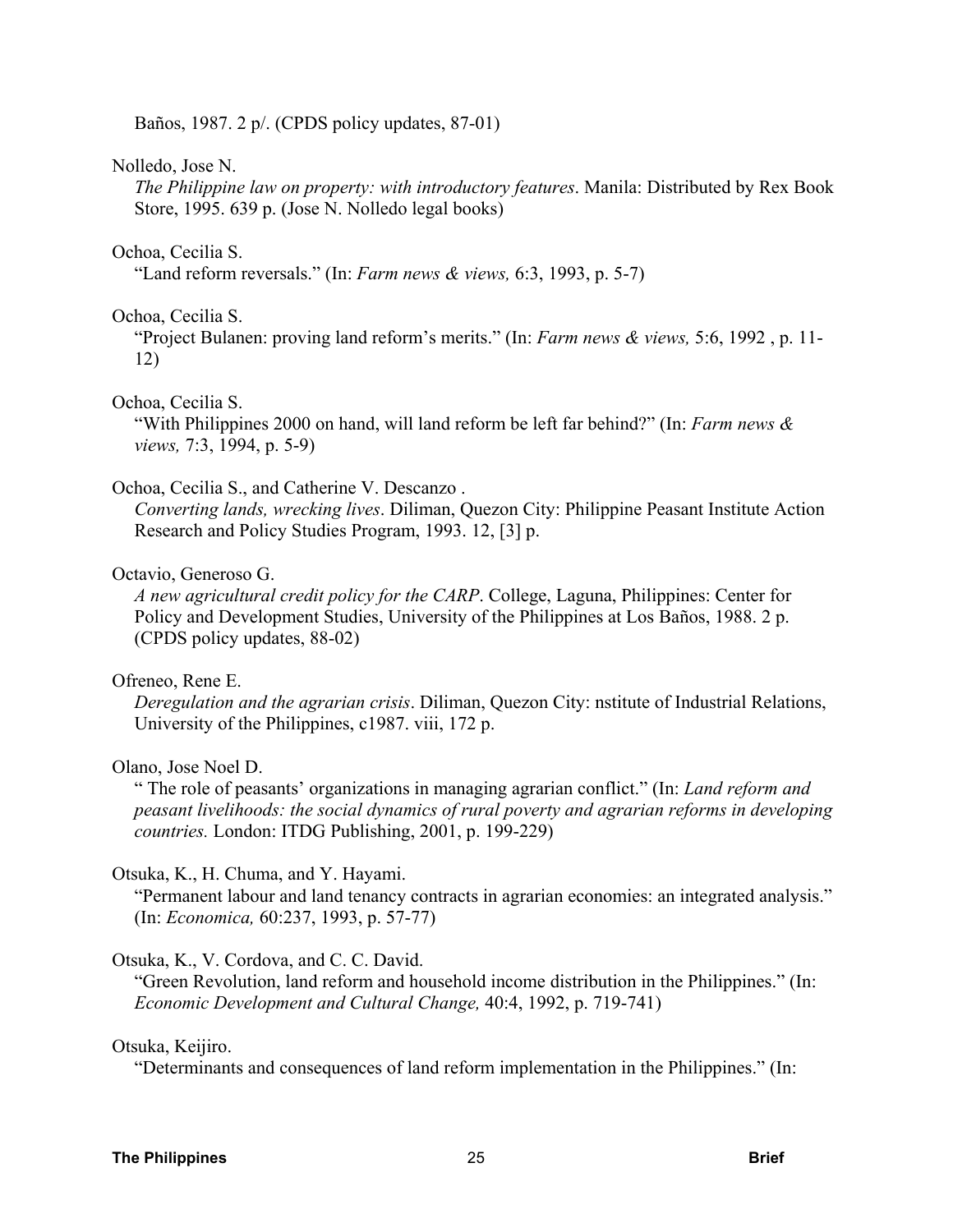*Journal of Development Economics,* 35:2, 1991, p. 339-355)

#### Otsuka, Keijiro.

*Modern rice technology, land reform, and agrarian contracts: the case of central Luzon*. Manila, Philippines: Agricultural Economics Dept., International Rice Research Institute, 1989. 35 p. (IRRI Agricultural Economics Department papers, no. 89-23)

#### Pahm, Enrique A.

*Institutions and the control of natural resources: the evolution and structure of resource tenure regimes in the Philippine uplands*. 1996. 404 p. Thesis (Ph.D.)—University of Wisconsin-Madison, 1996.

#### Pandan, Raymundo T., editor.

*The Agrarian reform process in Negros Occidental: a program review and analysis*. Bacolod City: Institute for Social Research and Development, University of St. La Salle, 1991. 69 p. (ISRAD research notes series, no. 4)

#### Panganiban, Lilia C.

*Implications of selected demograhic variables on agrarian reform development factors: Operation Land Transfer and leasehold areas*. p. [245]-331.

#### Peñalba, Linda M.

*Land use conversion policies and the Comprehensive Agrarian Reform Program*. College, Laguna, Philippines: Institute of Agrarian Studies, College of Economics and Management, University of the Philippines at Los Baños, 1991. 24 p. (IAST occasional papers series, no. 34)

#### Philippines.

*The Comprehensive Agrarian Reform Law of 1988 with introductory features*. Metro Manila, Philippines: National Book Store, c1988. 51 p.

#### Philippines.

*Comprehensive Agrarian Reform Program (CARP): (RA no. 6657), Presidential Issuances.* Diliman, Quezon City: Dept. of Agrarian Reform, [1988?]. 94 p.

#### Philippines.

*Comprehensive Agrarian Reform Program (CARP): (RA no. 6657), Presidential Issuances.* Pasig, Metro Mania, Philippines: Dept. of Agrarian Reform, Region 4, [1990?]. [505] p.

#### Philippines.

*Medium-term Philippine development plan, 1987-1992*. Manila, Philippines: Republic of the Philippines, 1986. xxiv, 444 p.

#### Philippines.

*Presidential issuances on Comprehensive Agrarian Reform Program*. Manila: Malacañang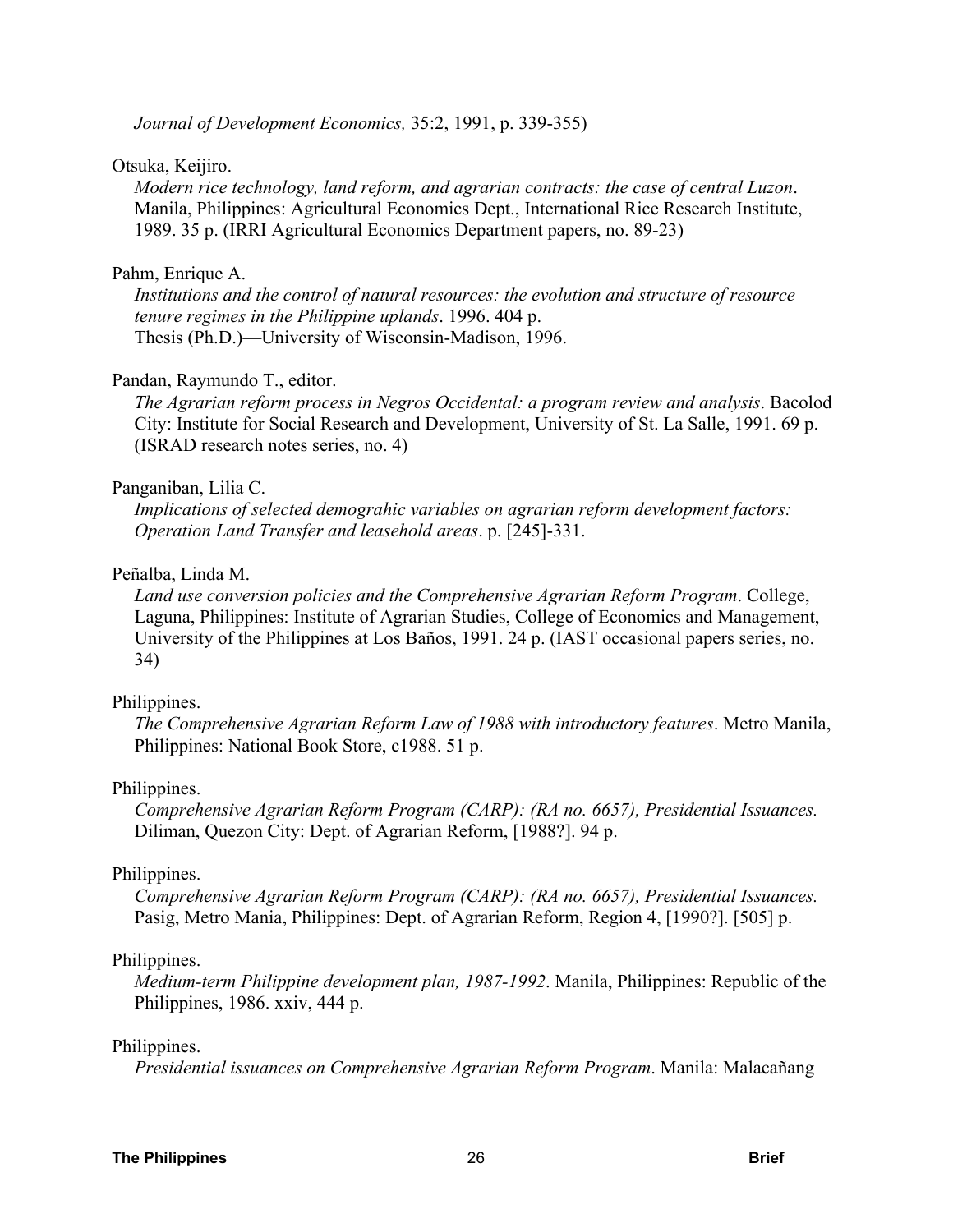Palace, [1987]. 48 p.

Philippines, et al.

*Legislation on economic reform in the Eighth*. Quezon City: Congressional Research and Training Service (CRTS), Inc., c1992. iii, 40 leaves.

#### Philippines, and Milagros A. German.

*The revised rules of procedure in litigation of agrarian cases by the DAR under CARL-1988 and the special agrarian courts: with commentaries*. Metro Manila, Philippines: National Book Store, c1992. 222 p.

Philippines, Agricultural Accounts and Statistical Indicators Division.

*Rural welfare monitoring: focus on agrarian reform beneficiaries, year three technical report, part 2, survey on the welfare of agrarian reform beneficiaries*. Quezon City, Philippines: Agricultural Accounts and Statistical Indicators Division, Bureau of Agricultural Statistics, Dept. of Agriculture, 1994. xii, 109 p.

#### Philippines. Dept. of Agrarian Reform.

*Implementing guidelines in the organization of the Barangay Agrarian Reform Council (BARC)*. Diliman, Quezon City: Republic of the Philippines, Dept. of Agrarian Reform, 1987.  $[1]$ , 5 p.

Philippines. Dept. of Agrarian Reform.

*LCMC status report for March, 1992*. [Quezon City: Philippine Dept. of Agrarian Reform. [11] leaves.

#### Philippines. Dept. of Agrarian Reform.

*Policies and guidelines for promoting the organization of agrarian reform beneficiaries*. Diliman, Lungsod ng Quezon: Republika ng Pilipinas, Kagawaran ng Reformang Pansakahan (Dept. of Agrarian Reform), 1987. 3 p.

Philippines. Dept. of Agrarian Reform.

*Priority research and development (R & D) projects for the CARP: action plan for 1988*. [Quezon?: Dept. of Agrarian Reform, Republic of the Philippines, 1988?]. 27 p.

Philippines. Dept. of Agrarian Reform.

*The State of agrarian reform after the first year of the Ramos administration: a report*. Quezon City, the Philippines: DAR, [1993]. 11 p.

Philippines. Dept. of Agrarian Reform. Adjudication Board.

*CARP revised rules of procedure, Adjudication Board*. Quezon City: AFA Publications, 1989. 24 p.

Philippines. Dept. of Agrarian Reform. Agrarian Reform Subcommittee. *Department of Agrarian Reform 1991 regional performance targets (based on regional*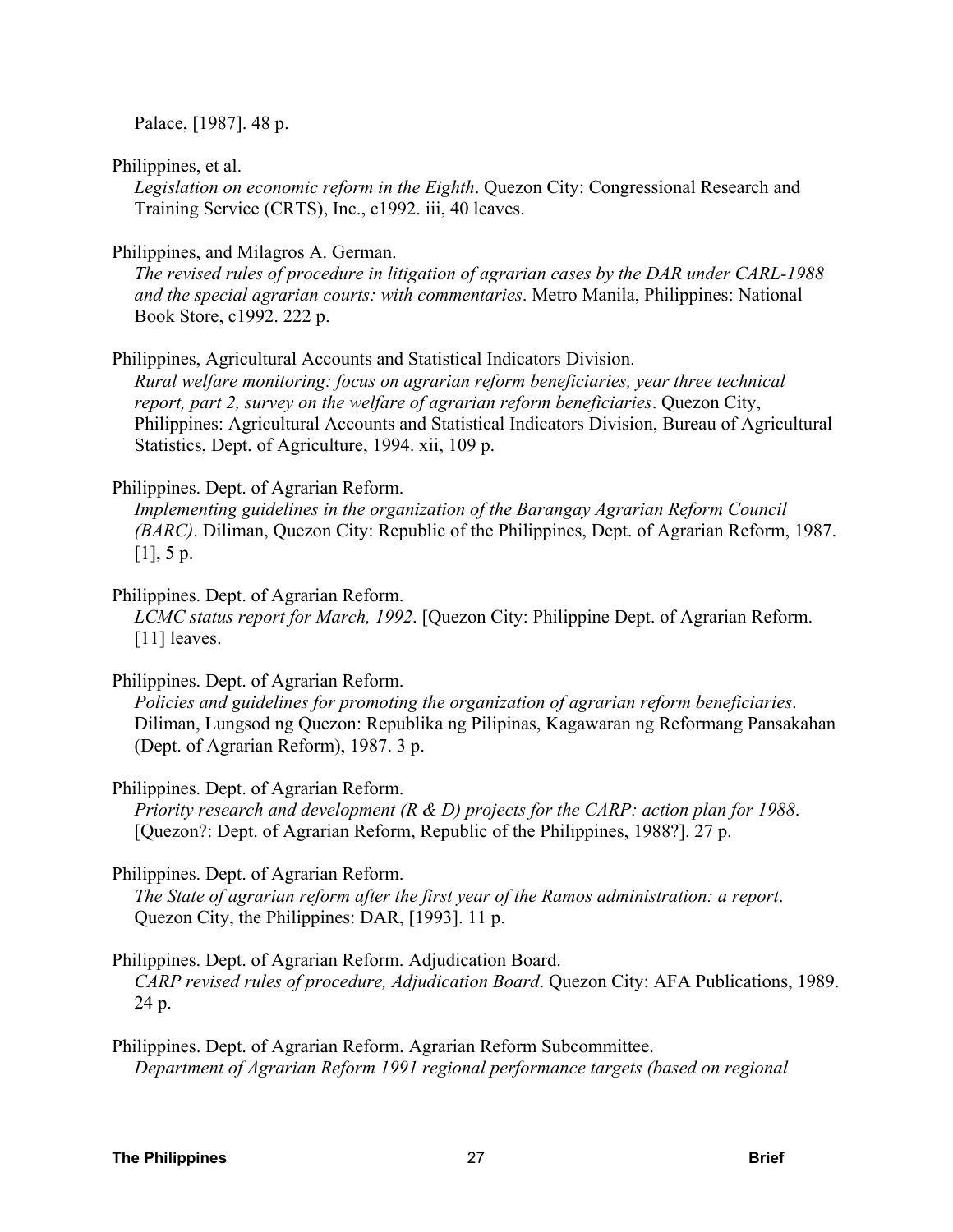*directors' performance contracts)*. [Quezon City: The Service, 1991]. 1 v. (various pagings).

- Philippines. Dept. of Agrarian Reform. Agrarian Reform Subcommittee. *First Agrarian Reform Subcommittee Meeting (28 May 1990)*. [Quezon City: Dept. of Agrarian Reform, 1990]. ca 70 leaves.
- Philippines. Dept. of Agrarian Reform. Planning Service. *Department of Agrarian Reform 1991 plans and programs*. [Manila: The Service, 1991]. 55, [92] p.

Philippines. Land Registration Authority.

*LRA bulletin*. Quezon City: Land Registration Authority, 1994-. v.

*Philippines poverty assessment*. Washington, D.C.: World Bank, Poverty Reduction and Economic Management Unit, East Asia and Pacific Region, 2001. 2 v. http://wwwwds.worldbank.org/servlet/WDS%5FIBank%5FServlet?pcont=details&eid=000094946%5F0 1121904064580 http://wwwwds.worldbank.org/servlet/WDS%5FIBank%5FServlet?pcont=details&eid=000094946%5F0 1121904064681

Philippines. President (1992-:Ramos).

"The President's 1995 socioeconomic report. [Selections]." (In: *Philippine development,* 23:2, 1996, p. 5-28)

Philippines. President (1992-:Ramos).

"The President's 1995 socioeconomic report. [Selections]." (In: *Philippine development,* 23:1, 1996, p. 1-28)

Philippines. Presidential Agrarian Reform Council.

*CARP accomplishment report: (January 1989 to June 1990)*. [Revised?]. Diliman, Quezon City: Republic of the Philippines, Presidential Agrarian Reform Council, [1990?]. 5, 8, [25], 14, 8 leaves.

Philippines. Presidential Agrarian Reform Council. *CARP thrust under the Ramos administration*. [S.l.: s.n., 1993]. [45] leaves.

Philippines. Presidential Agrarian Reform Council. *The Comprehensive Agrarian Reform Program of the Philippines: implementing program and budget (1988-1997)*. [Manila, Philippines?]: The Council, [1989]. 4 v.

Polestico, Rachel, Antonio B. Quizon, and Peter Hildemann. *Agrarian reform in the Philippines: status and perspectives for 1998 and beyond*. [Bonn]; [Silang, Cavite, Philippines]: Deutsche Welthungerhilfe: IIRR, 1998. xxvii, 158 p.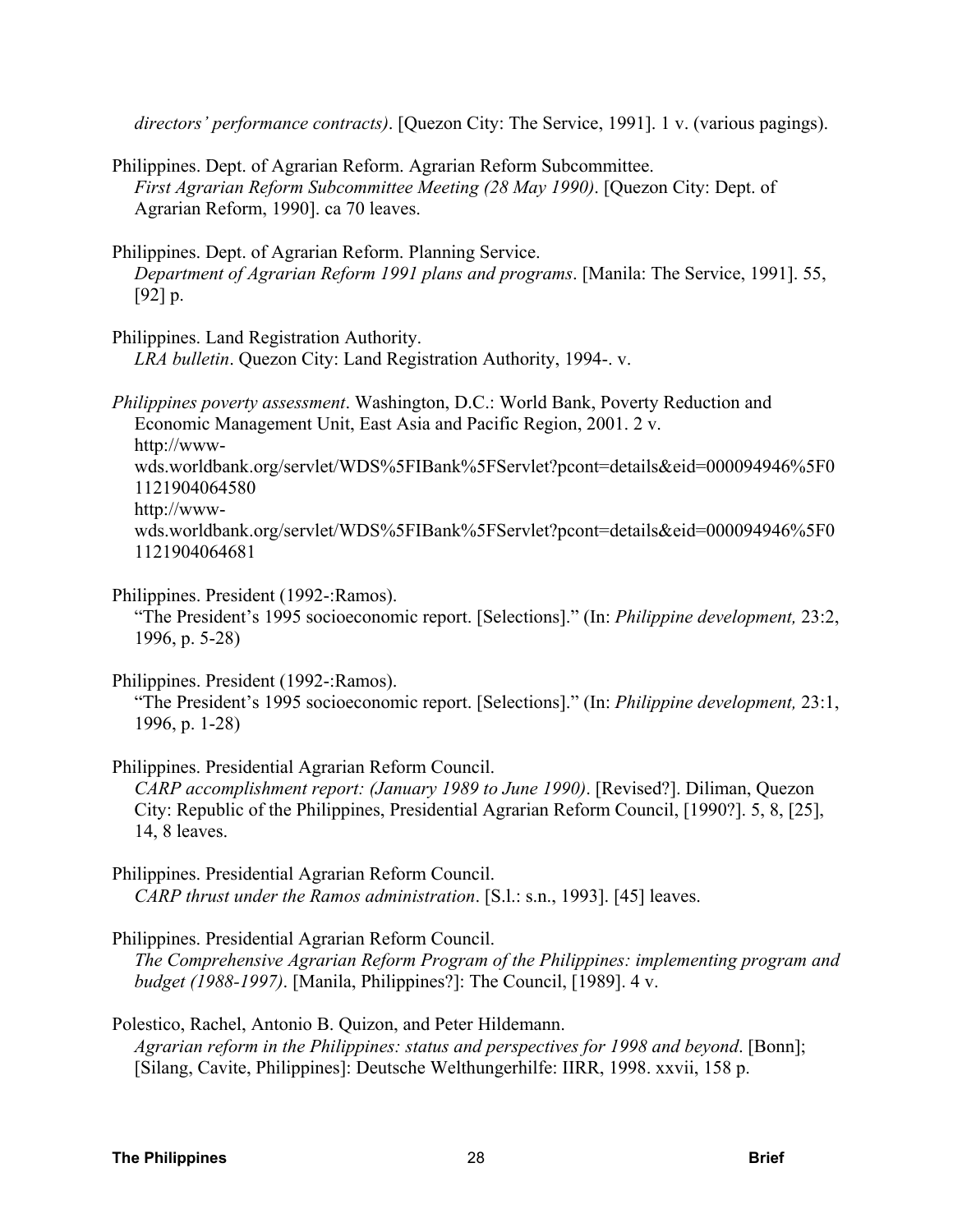*Policy considerations for structural changes and development in Philippine agriculture*. [Philippines]: UPLB Agricultural Policy Research Program, 1989. vi, 517 p.

*Primer on acquisition and distribution of private agricultural lands*. Diliman, Quezon City, Philippines: Republic of the Philippines, Dept. of Agrarian Reform, [1991]. 29 p.

#### Putzel, James.

*Agrarian reform and development in the Philippines*. Montreal, Quebec: Centre for Developing-Area Studies, McGill University, 1990. 14 p. (CDAS discussion paper, no. 60)

#### Putzel, James.

*Agrarian reform and official development assistance in the Philippines: four papers*. Canterbury, Kent; Detroit, Mich.: Centre of South-East Asian Studies, Eliot College, The University: exclusive distributors: The Cellar Book Shop, 1990. vi, 137 p. (Occasional paper / University of Kent at Canterbury, Centre of South-East Asian Studies, no. 13)

#### Putzel, James.

*A captive land: the politics of agrarian reform in the Philippines*. Manila: Ateneo de Manila University Press, c1992. xxiv, 427 p.

#### Putzel, James.

*The Comprehensive Agrarian Reform Program: can a change of guard make a difference?* Quezon City, Philippines: Philippine Peasant Institute, 1989. 23 leaves. (PPI research papers

#### Putzel, James.

"Food security and agrarian reform." (In: *Forum for Rural Concerns journal,* 2:1, 1990, p.  $[65]$ -73)

#### Putzel, James.

*The politics of the Aquino agrarian reform programme: influence of bilateral and multilateral donors*. Quezon City, Philippines: Philippine Peasant Institute, [1989?]. 35, [5] p. (PPI research papers

#### Putzel, James, and John Cunnington.

*Gaining ground: agrarian reform in the Philippines*. London: War on Want, W.O.W. Campaigns Ltd., 1989. 104 p.

#### Pye-Smith, Charlie.

*The Philippines, in search of justice*. Oxford, UK: Oxfam, 1997. 64 p. (Oxfam country profile)

#### Quirante, Eugene.

"Land tenure difficulties." (In: *Farm news and views,* 4, 2000, p. 16-19)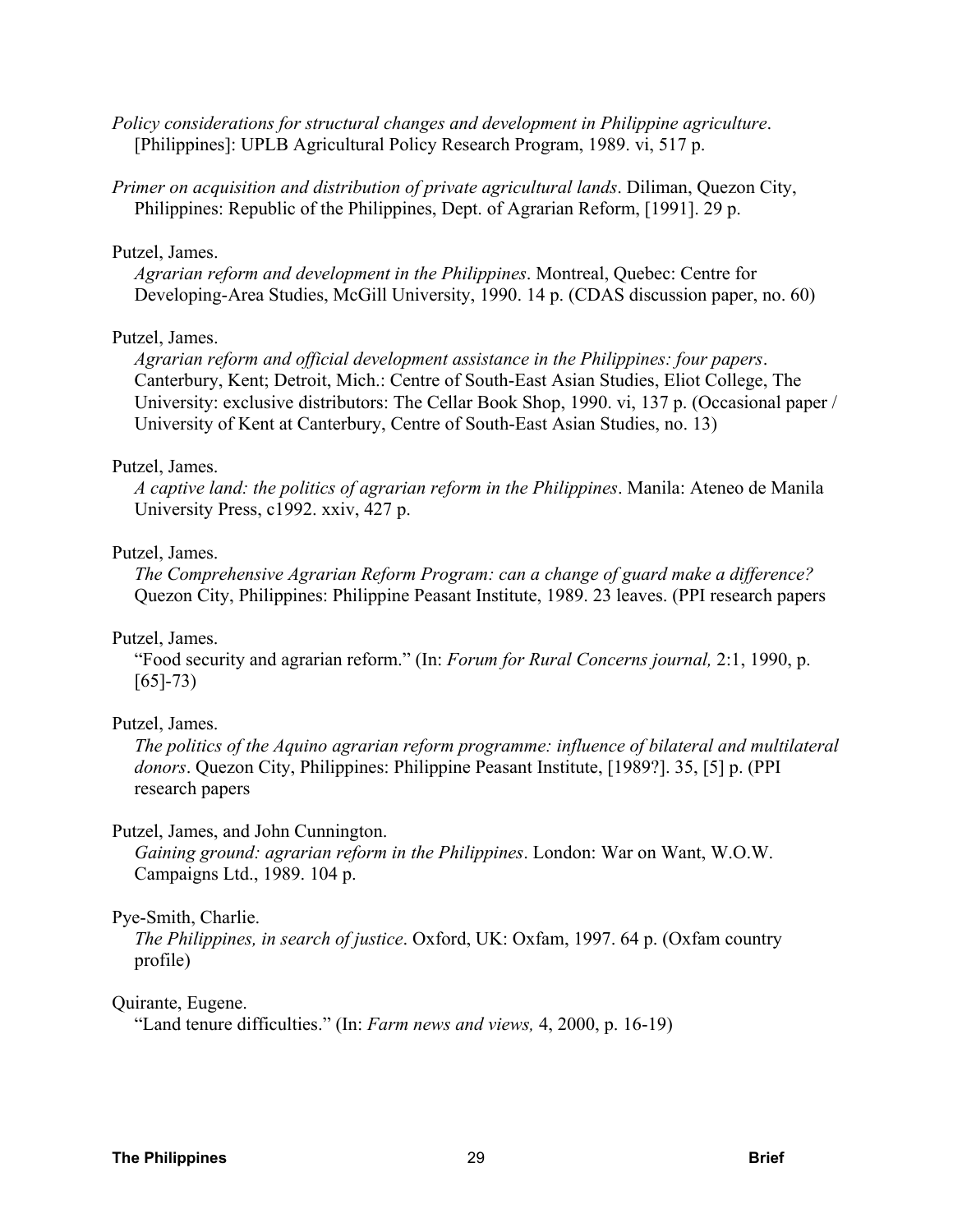Quisumbing, Ma. Agnes R.

*Agrarian reform and rural poverty in the Philippines*. [S.l.: s.n.], 1988. p. 149-168.

Quisumbing, Ma. Agnes R.

"Agrarian reform in the Philippines: democratic transition and redistributive reform." (In: *Economic development and cultural change,* 47:3, 1999, p. 691-696)

#### Quisumbing, Ma. Agnes R., and Lourdes S. Adriano.

*Rural differentiation, transition and agrarian reform in the Philippines*. [College, Laguna]: UP Los Baños Agricultural Policy Research Program, 1988. vii, 130 leaves.

#### Ramirez, M.

"Cooperation boosts reform." (In: *International Agricultural Development,* 16:2, 1996, p. 12- 13)

#### Ramon Magsaysay Award Foundation.

"A proposal for the national agrarian reform program." (In: *Forum for Rural Concerns journal,* Vol. 1:(no. 1), (third quarter 1989), p. 43-59)

#### Ramos, Fidel V.

*Agrarian reform: the road to productivity, empowerment*. Philippines: Department of Agrarian Reform, Republic of the Philippines, 1994. 12 p.

*The Record and legacy of the Aquino administration in agrarian reform*. Diliman, Quezon City: Republic of the Philippines, Dept. of Agrarian Reform, [1992]. iv, 51, 11, 5 p.

Remedio, Elizabeth M., and Michaelangelo M. Orig.

"Land use, land tenure, farm management practices of Badian- Alegria upland sites: effects of farm households and agricultural productivity." (In: Badian-Alegria research project. *Land use, land tenure, farm management practices of Badian- Alegria upland sites.* [Manila?]: Population/Development Planning and Research Project, National Economic and Development Authority, 1989, p. [41]-102)

- *Report and recommendation of the President to the Board of Directors on a proposed loan to the Republic of the Philippines for the Agrarian Reform Communities Project*. [Manila, Philippines?]: Asian Development Bank, 1998. v, 36 p. (RPP, PH130540) http://www.adb.org/Documents/RRPs/PHI/rrp-R21298.pdf
- *A Review of the program scope: Comprehensive Agrarian Reform Program*. [Rome?]: Food and Agriculture Organization of the United Nations, Technical Support to Agrarian Reform and Rural Development, 1991. 29 leaves.

Reyes, Celia M.

*Impact of agrarian reform on poverty* . Makati City, Philippines: Philippine Institute for Development Studies, [2002]. 51 p. (Discussion paper series, no. 2002-02)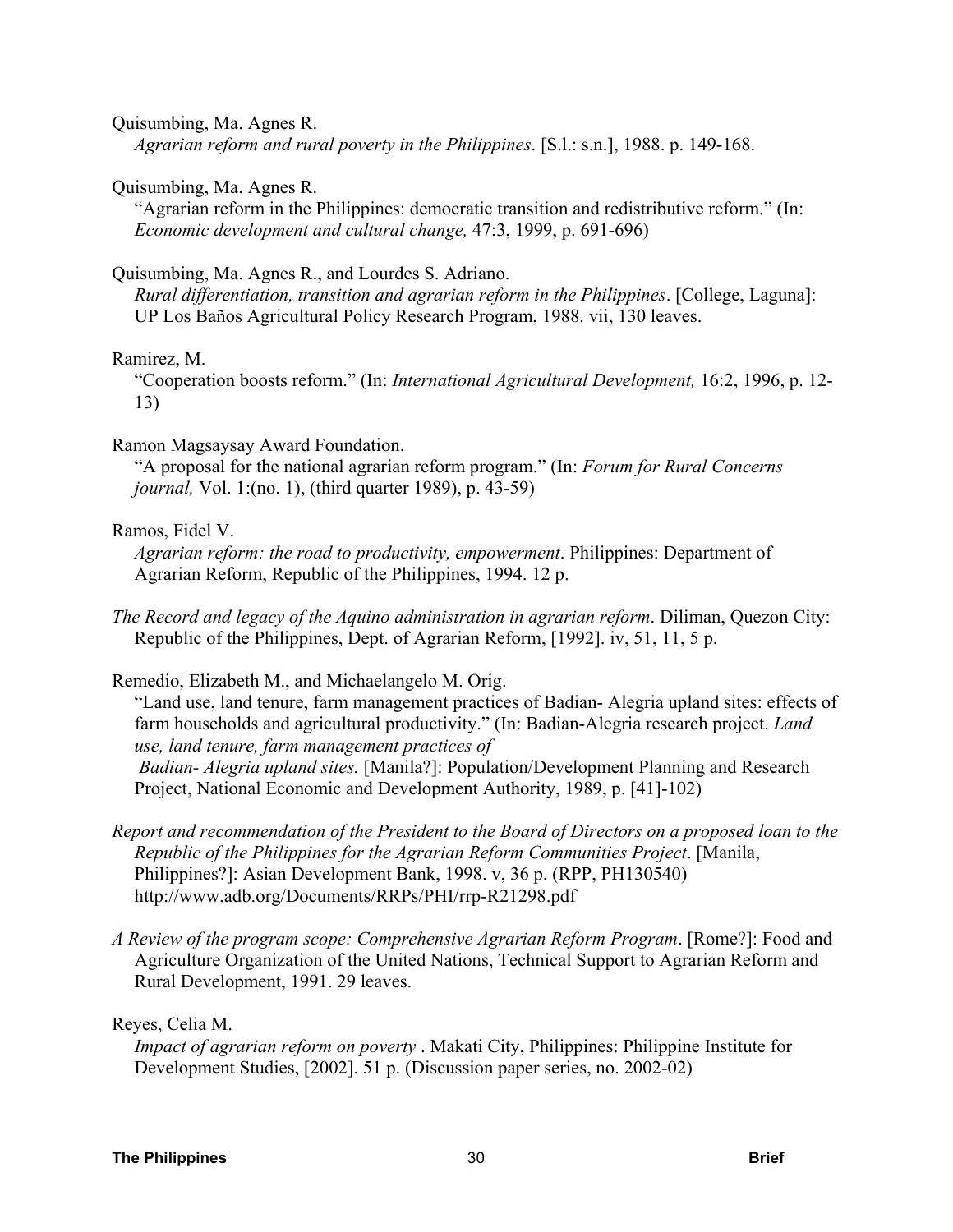http://unpan1.un.org/intradoc/groups/public/documents/apcity/unpan005112.pdf

#### Riedinger, Jeffrey M.

*Agrarian reform in the Philippines: democratic transitions and redistributive reform*. Stanford, Calif.: Stanford University Press, 1995. 366 p.

#### Riedinger, Jeffrey M.

"Philippine land reform in the 1980s." (In: Prosterman, Roy L., Mary N. Temple, and Timothy M. Hanstad, editors. *Agrarian reform and grassroots development: ten case studies.* Boulder: L. Rienner, 1990, p. 15-47)

#### Riedinger, Jeffrey M.

*Redistributive reform in transitional democracies: Philippine agrarian reform*. 1991. xii, 450 leaves.

(Thesis (Ph.D.)—Princeton University, 1991)

#### Rodriguez, Joel I.

 *Genuine agrarian reform: essays*. Quezon City, Philippines: Urban Rural Mission, National Council of Churches in the Philippines, 1987. 28 p.

#### Rodriguez, Joel I.

"RA6657: vital issues and answers." (In: *Forum for Rural Concerns journal,* Vol. 1: (no. 1), (third quarter 1989), p. 81-87)

#### Ruttan, V. W.

"Institutional innovation and agricultural development." (In: *World Development Oxford,* 17:9, 1989, p. 1375-1387)

#### Sajor, Edsel E.

*Upland livelihood transformations: state and market processes and social autonomy in the northern Philippines*. Maastricht, the Netherlands: Shaker Pub., 1999. xxxvi, 354 p. Thesis (Ph. D.)—Institute of Social Studies, The Hague, 1999

#### Samson, J. A.

"Agrarian reform and market formation in the Philippines." (In: *Journal of Contemporary Asia,* 21:3, 1991, p. 344-370)

#### San Pedro, Janeth.

"Agrarian reform's constraints on land acquisition and development for non-agricultural use in the Philippines." (In: *Transnational lawyer,* 12:1, 1999, p. 319 ff)

#### Saulo, Alfredo B.

"Land reform and insurgency." (In: *Agrarian reform now!* Manila, Philippines: Solidaridad Publishing House, 1986, p. 59-62)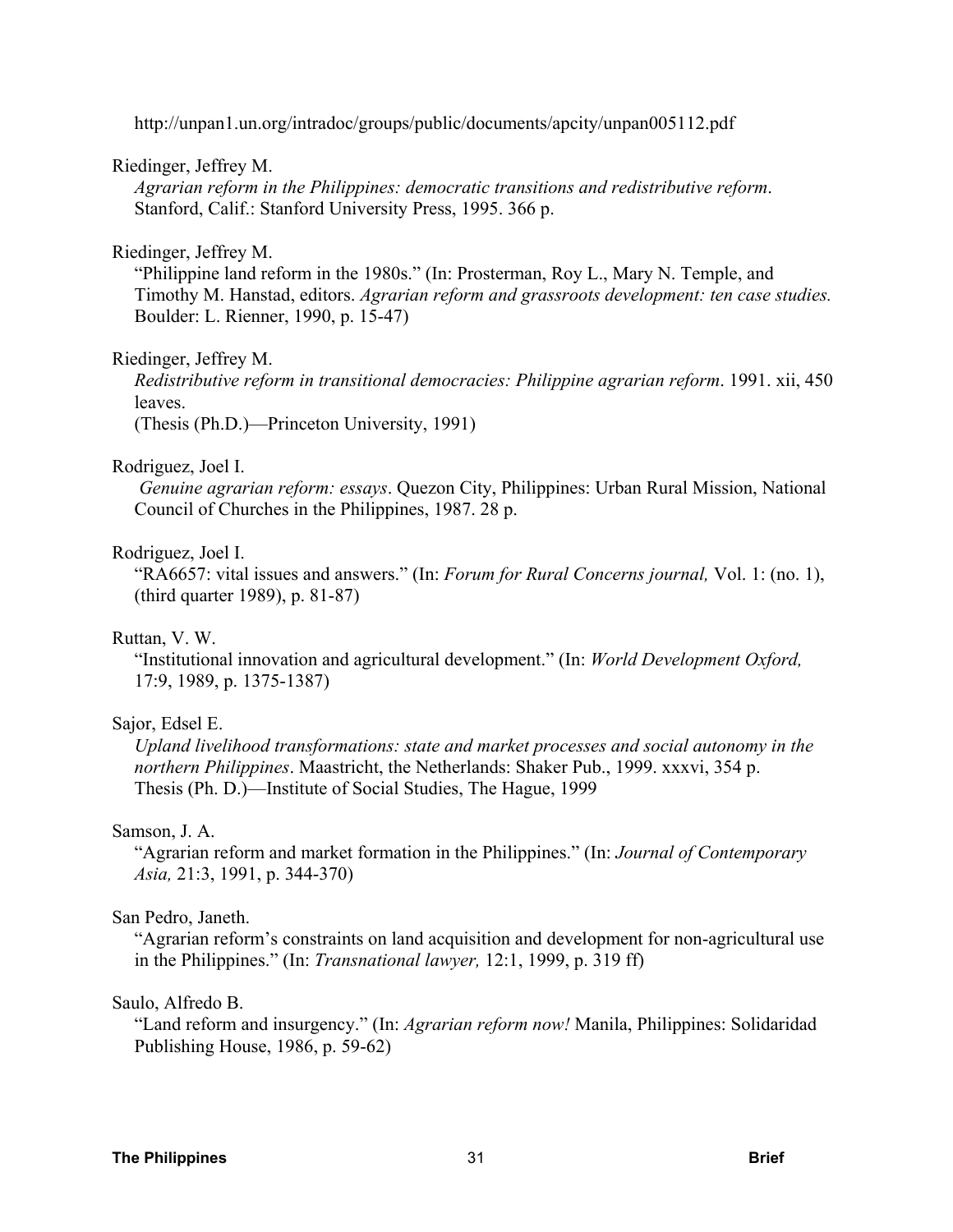#### Sermeno, Dona A.

*Circumventing agrarian reform: cases of land conversion*. Manila: Institute on Church and Social Issues, [1994].

#### Stringer, Randy Steven.

"Support services for farmers and landowners." (In: International Colloquium on Agrarian Reform: Focus on the Philippine Comprehensive Agrarian Reform Program (1990: Quezon City, Philippines). *International Colloquium on Agrarian Reform: Focus on the Philippine Comprehensive Agrarian Reform Program.* Rome: Food and Agriculture Organization of the United Nations, c1990, p. 134-143)

*SWS survey bulletin: October 1987 public opinion on land reform*. [Quezon City, Philippines?]: Social Weather Stations, Inc., 1988. 5, [5] p.

#### Tablada, C., F. Rennie, and C. Marriott.

"The land question." (In: *Food Matters,* 10, 1991, p. 21-28)

#### Tachibana, Towa.

*Three essays on the Philippines and the United States economy using three empirical methods*. Ann Arbor, MI: UMI Dissertation Services, 1996. 128 p. Thesis (Ph.D.)—Yale University, 1996

#### Tadem, Eduardo C.

"Land reform after Marcos." (In: *Agrarian reform now!* Manila, Philippines: Solidaridad Publishing House, 1986, p. 71-74)

#### Tadeo, Dorothy.

"CARP will speed up rural development." (In: *Philippine development,* 16:7, 1988, p. 12-15)

#### Takahashi, Akira.

*Agrarian reform and rural industrialization*. [Diliman, Quezon City?]: DAR, Region VI, [1990?]. 8 leaves. (DAR agrarian reform monograph, v. 2, no. 1)

#### Thiesenhusen, William C.

"Recent progress toward agrarian reform in the Philippines." (In: *Land Reform, Land Settlement and Cooperative,* 1/2, 1989, p. 57-77)

#### Thiesenhusen, William C.

"Recent progress toward agrarian reform in the Philippines." (In: International Colloquium on Agrarian Reform: Focus on the Philippine Comprehensive Agrarian Reform Program (1990: Quezon City, Philippines). *International issues in agrarian reform: past experiences, future prospects: report of the International Colloquium on Agrarian Reform: Focus on the Philippine Comprehensive Agrarian Reform Program, Quezon City, The Philippines, March26-30, 1990.* Rome: Food and Agriculture Organization of the United Nations, c1990, p. 23-45)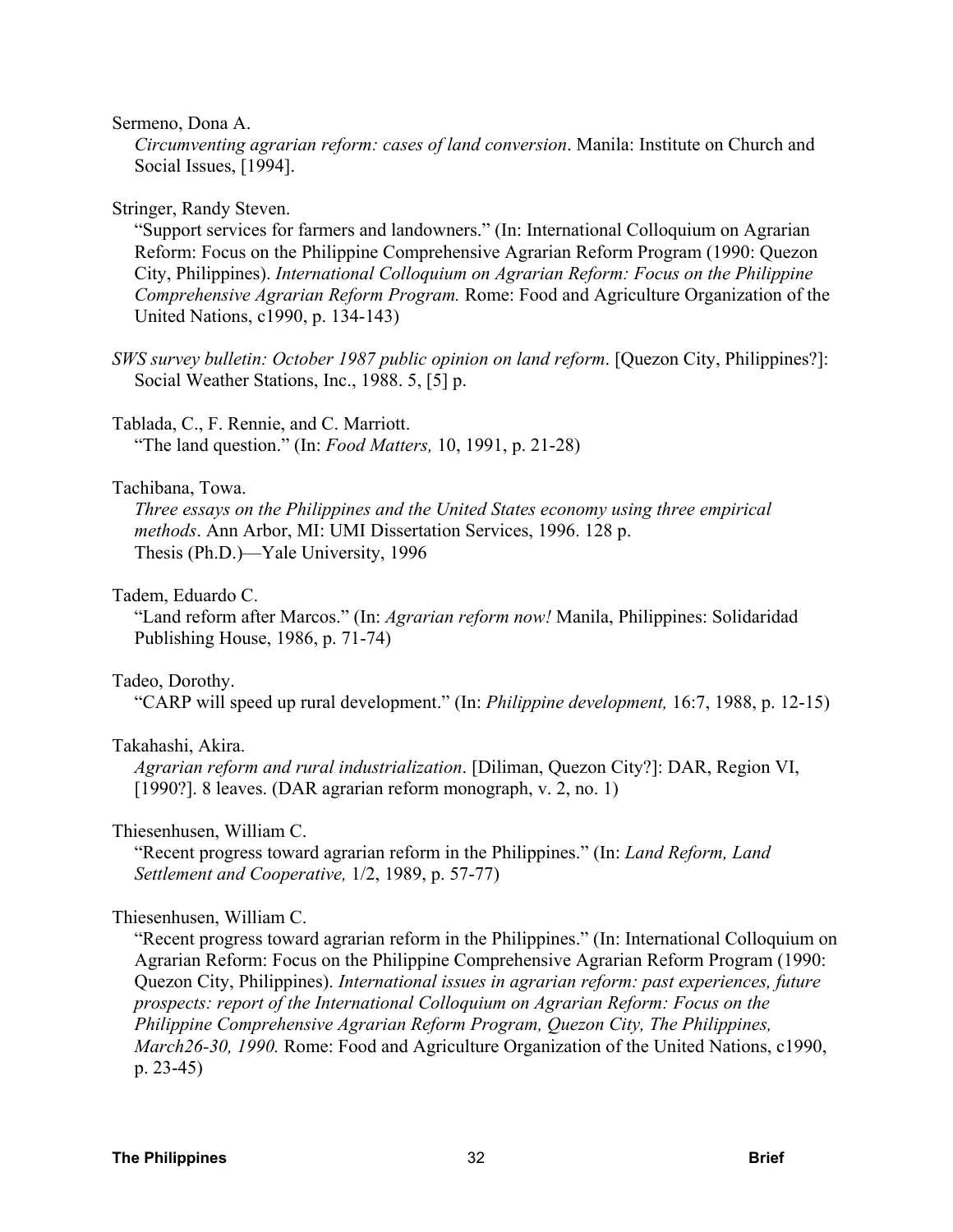#### Tiwari, P. N.

"An investigation into agricultural land acquisition: a case study of Palawan." (In: *Philippine Review of Business and Economics.,* 22:1-2, 1985, p. 109-120)

#### Umali, D. L.

*The role of NGOs in the Philippine agrarian reform program*. [Quezon City]: DAR, Region VI, [1990?]. 20 leaves. (DAR agrarian reform monograph, v. 1, no. 5)

#### University of the Philippines at Los Banos. Institute of Agrarian Studies.

*Selected statistics for the Comprehensive Agrarian Reform Program*. [Los Banos, Philippines]: IAS, College of Economics and Management, University of the Philippines at Los Banos, 1987. 46 p.

#### Upland NGO Assistance Committee.

*NGOs in agroforestry, land tenure, and marketing activities in Philippine uplands*. Manila: Philippine Uplands Resource Center for the Upland NGO Assistance Committee, c1991. 78 p.

#### Venezuela, Catherine V.

*The Aquino agrarian reform program: a two-year assessment*. Quezon City, Philippines: Philippine Peasant Institute, 1990. 19 leaves. (PPI research papers

#### Ventura, V. C.

"Just compensation for Philippine agricultural land rights." (In: *Agrarian Uptrends,* 2:1, 1992, p. 2-7)

#### Venzuela, Catherine.

"Overhauling Cory's CARP: old and new loopholes render the Comprehensive Agrarian Reform Program incomprehensible." (In: *Farm news & views,* 5:3, 1992, p. 6-7)

- *What will be the fate of the agrarian reform program?* [Philippines]: Economic and Corporate Research Office, Private Development Corporation of the Philippines, c1987. 7 p. (Policy analysis, v. 1, no. 4)
- *Women in agrarian reform: a situationer*. [Diliman, Quezon City: Ministry of Agrarian Reform, 1986]. 1 v. (various paginations).

#### Wong, Susan E.

*The making of the 1988 Comprehensive Agrarian Reform Law*. Quezon City: De la Costa Center, Ateneo de Manila, [1989]. 13 p. (Pulso, monograph no. 2)

#### Wurfel, David.

*Land reform: contexts, accomplishments and prospects under Marcos and Aquino*. Lawrence, Kan.: University of Kansas, [1989]. p. [35]-54.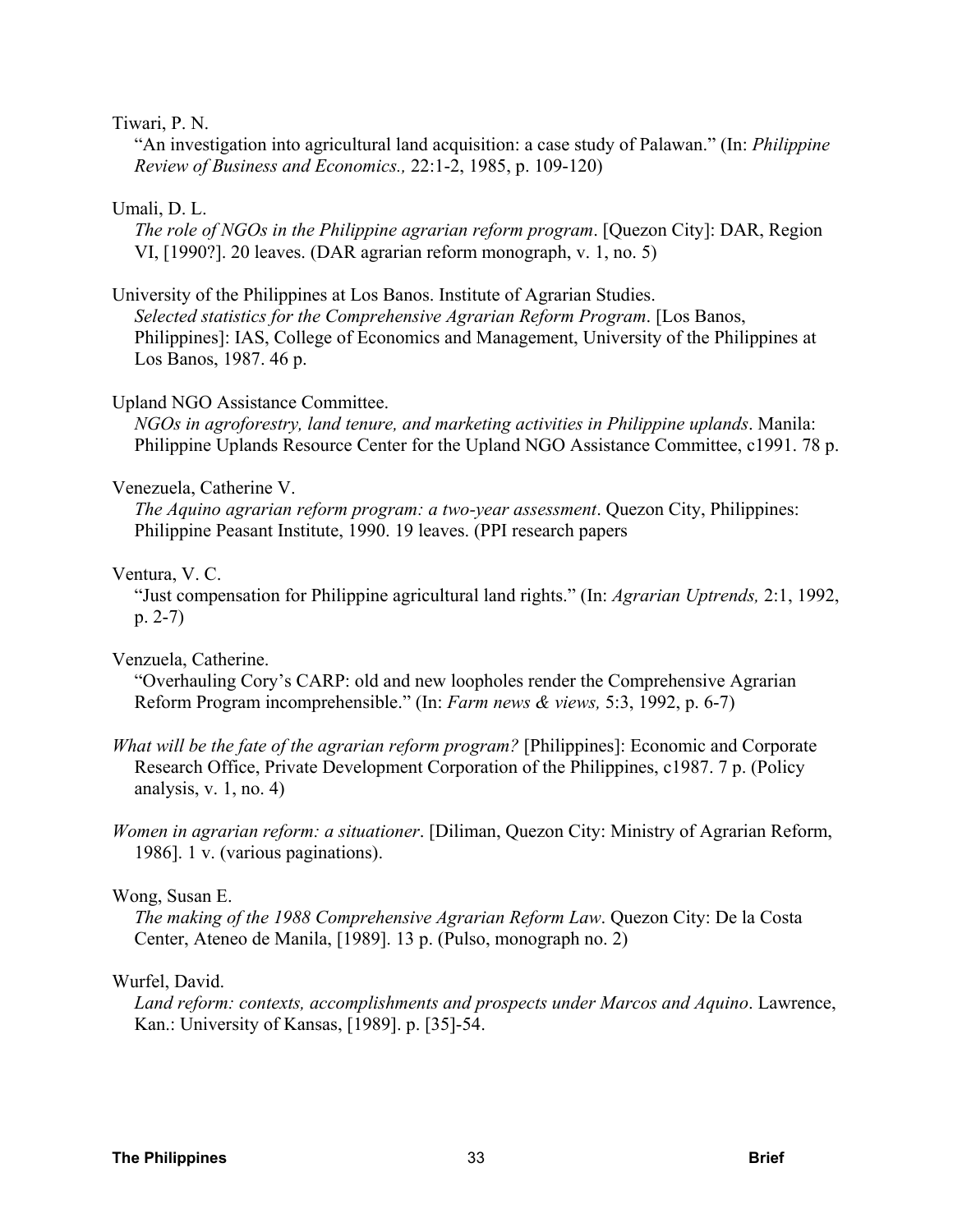Yumol, Marinel. "Parched farmlands." (In: *Farm news and views,* 4, 2000, p. 20-22, 27-30)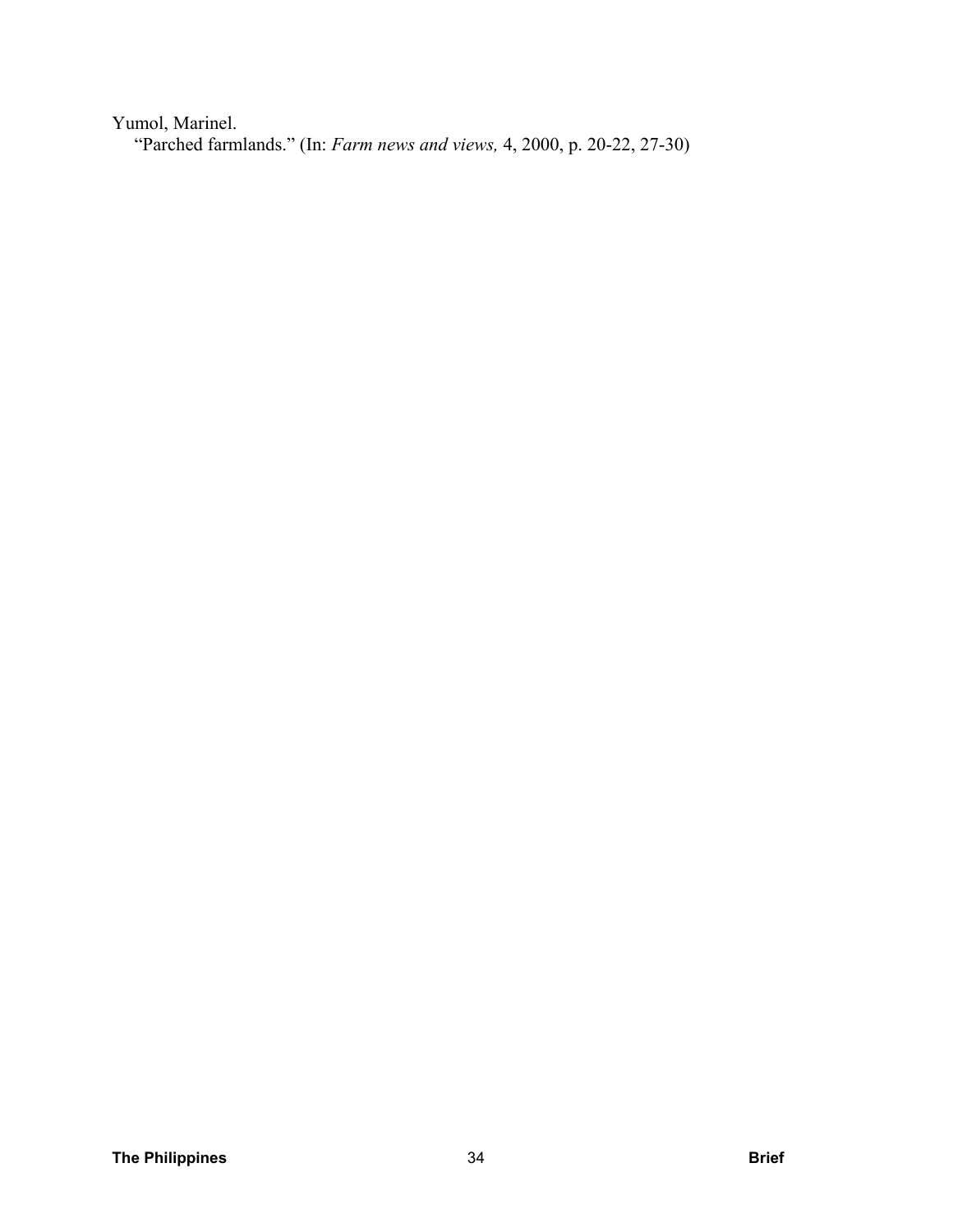## **APPENDIX I. SOME INDICATORS**

| Surface Area                         | 300,000 square kilometers |
|--------------------------------------|---------------------------|
| Land Area                            | 298,170 square kilometers |
| Population, total                    | 77 million                |
| Urban population $(\%)$              | 59.3%                     |
| Poverty rate (% of total population) | 40%                       |
| Urban poverty                        | 25%                       |
| Rural poverty                        | 54.4                      |
| GNI (current US\$)                   | 80.8 billion              |
| GNI per capita (current US\$)        | 1,050 US\$                |
| Agriculture (value added, % of GDP)  | 15.2                      |
| Industry (value added, % of GDP)     | 31.3                      |
| Services (value added, % of GDP)     | 53.6                      |
| Average annual growth, 1995-01       |                           |
| Population $(\% )$                   | $2.0\%$                   |
| Labor Force $(\% )$                  | 2.6%                      |

Status: Independence from the United States (July 4, 1946)